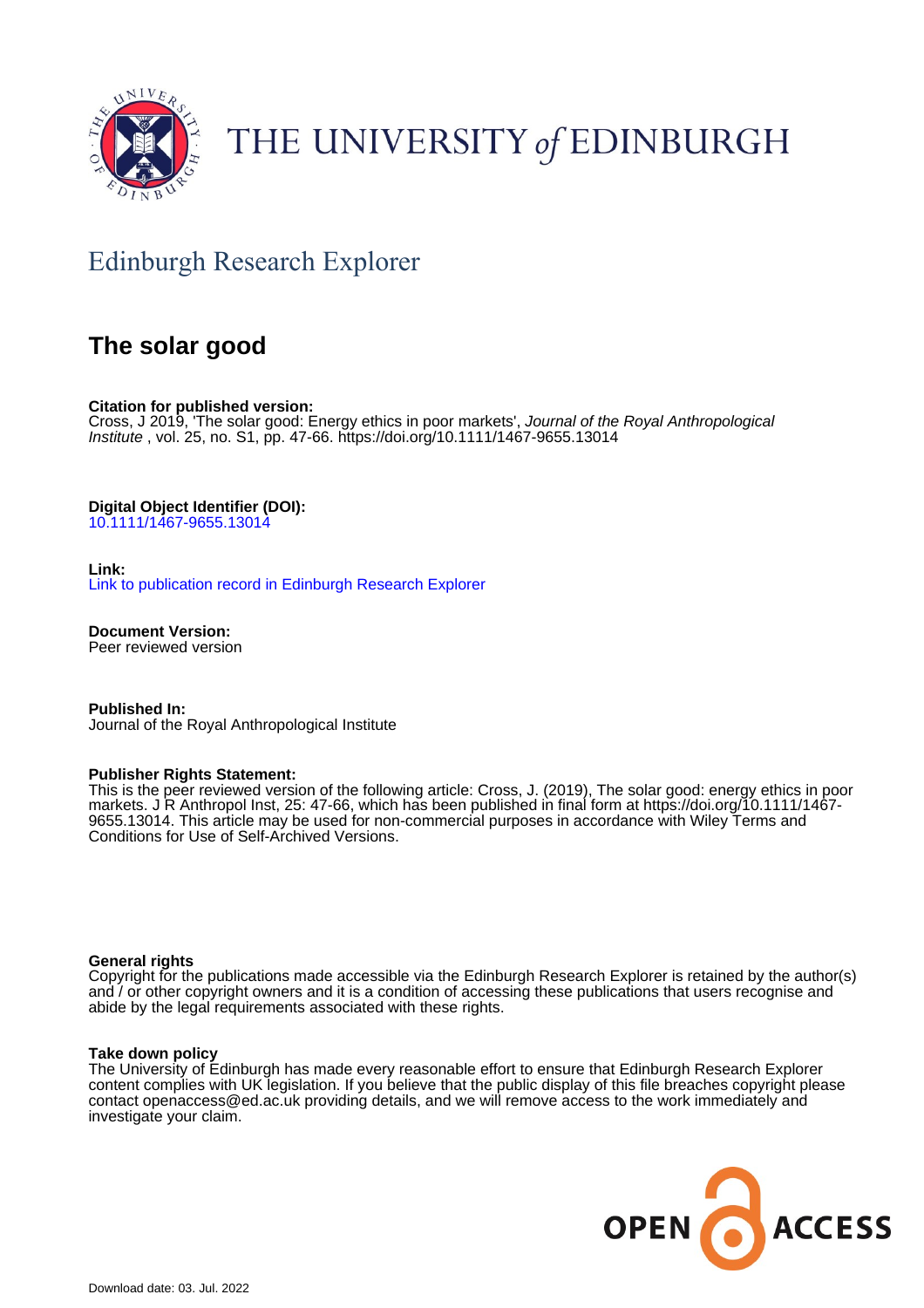# **The Solar Good: Energy Ethics in Poor Markets**

Jamie Cross, University of Edinburgh

# **Full institutional address:**

Jamie Cross, Social Anthropology, Chrystal MacMillan Building, 15a George Square University of Edinburgh, Edinburgh, EH8 9LD. United Kingdom. jamie.cross@ed.ac.uk

# **Notes on contributor:**

Jamie Cross is a Senior Lecturer in Social Anthropology at the University of Edinburgh. He is the author of *Dream Zones: Anticipating Capitalism and Development in India* (2014) and is currently completing work on a monograph about solar power, business and development in South Asia.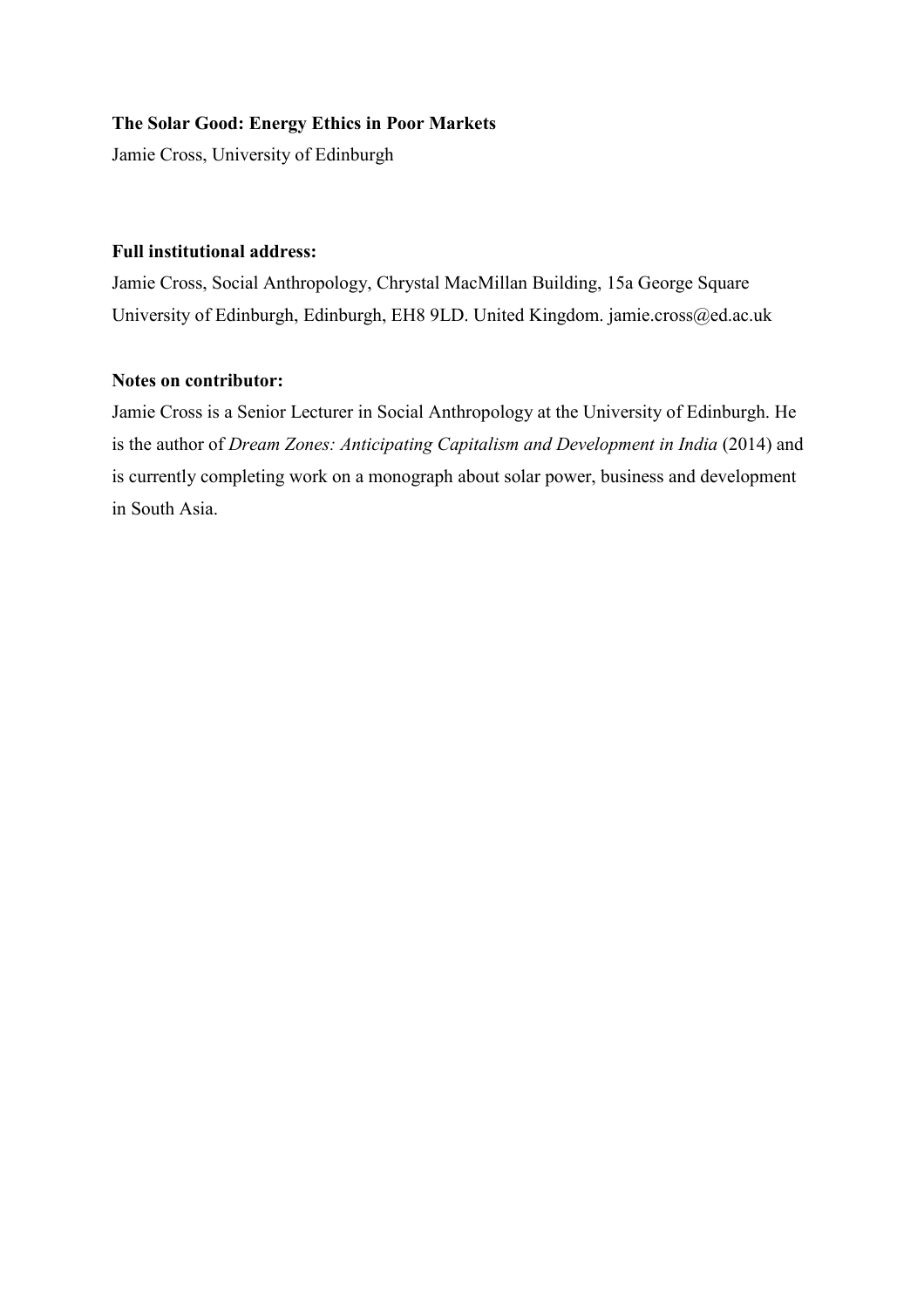#### **ABSTRACT**

What are the ethical commitments of people who design, build, and sell solar photovoltaic technologies to those living in energy poverty across sub Saharan Africa and South Asia. Over the past decade dramatic falls in the cost of solar photovoltaics has seen our increased capacity to convert sunlight into electricity married to projects of governance, social or moral reform and expressions of care for distant others. Tracing these projects across the floor of an international trade fair in Dubai and a social enterprise in India, this article shows that the pursuit of the solar good hinges on the knowable ground that is capitalism today.

#### **DOING GOOD BY DOING WELL**

In June 2008 Bill Gates resigned as CEO of Microsoft to focus his attention on the work of the Gates Foundation. The Foundation had become a vehicle for Gate's philanthropic work and was pioneering the application of business and marketing strategies to the provision of food, water, sanitation and nutrition in contexts of chronic global poverty and humanitarian emergencies. To coincide with his resignation Gates wrote an article for Time Magazine, part of a series titled 'Doing Well by Doing Good' (Gates 2008). In the article Gates argued that our moral concerns with global poverty would be better focused by channelling them into the creation of new markets for manufactured goods.

'We see inequity as a business problem,' Gates wrote. 'It's not just about doing more corporate philanthropy or asking companies to be more virtuous […] It's about giving them a real incentive to apply their expertise in new ways while serving the people who have been left out [...] It's about harnessing 'self-interest' to 'an ethic of care for others''.

The challenge, Gates argued, is finding 'markets all over the world that businesses have missed, studying the needs of the poorest two billion people in the world, and selling them goods and services that meet their unmet needs.' 'There are critics,' he wrote. 'There are sceptics. There are those that doubt such markets can be found, or that they have not yet been discovered.' But, he wrote, 'I disagree.'

'[Critics] assume that businesses have already studied every possible market for their products. It's like that old joke about the economist walking down the street with his friend. The economist steps over a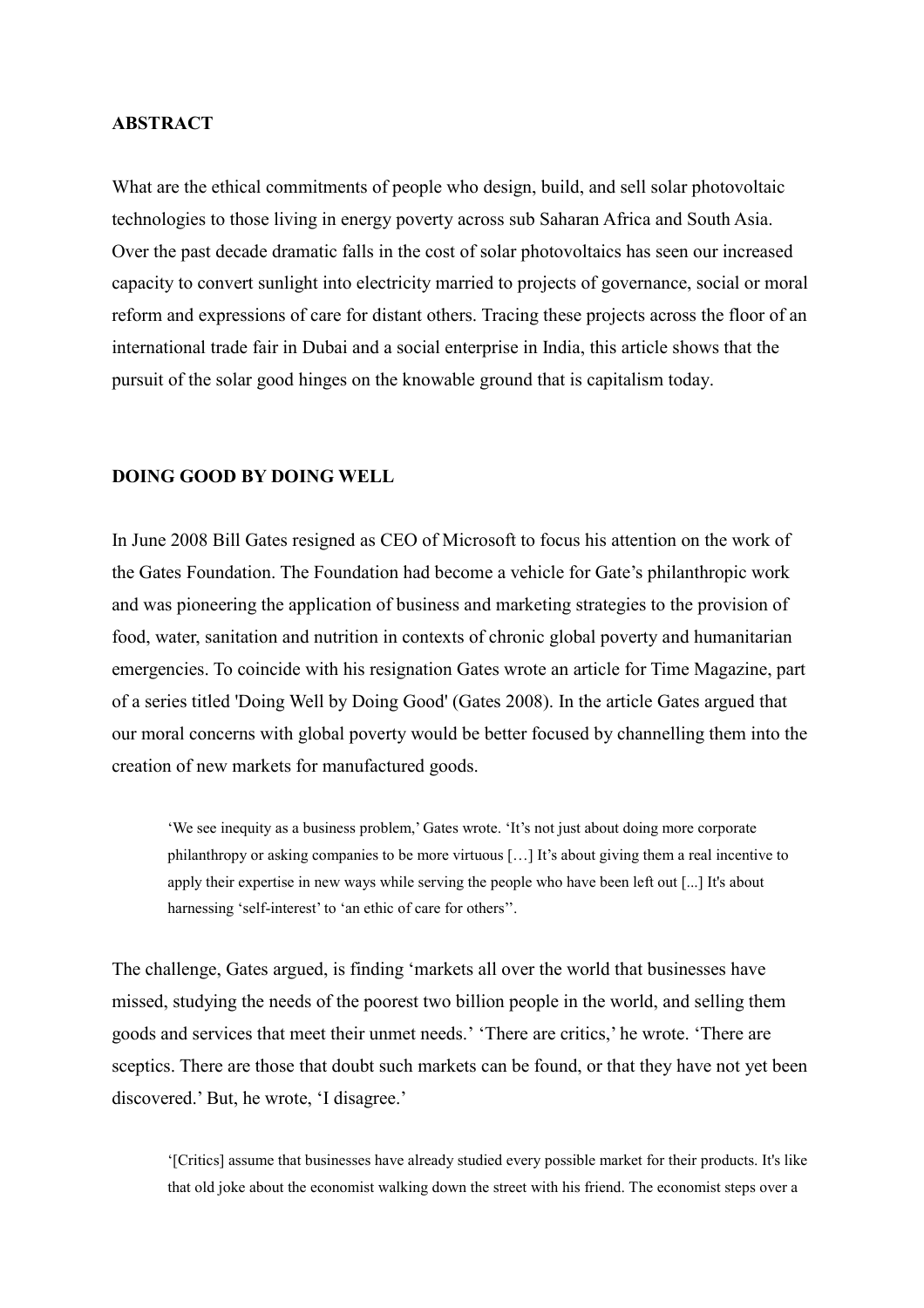\$10 bill that is lying on the ground. His friend asks him why he didn't pick it up. It can't possibly be there, the economist replies, because if it was somebody else would have picked it up already. All those people who decry the potential for doing business with the global poor, they think that all the \$10 bills have already been picked up.' (Gates 2008, p26).

Such arguments circulate globally. Just as concepts that extend our critiques of corporate or financial capitalism have come to act as beacons of hope for scholars, as well as social and environmental activists (e.g. Graeber 2013; Kirsch 2018) arguments that present markets for new goods and services as engines of improvement have also come to act as sources of hope 'within' capitalism (e.g. Miyazaki 2006). Over the past decade Bill Gates and others, like the management guru C.K. Prahahlad (Cross and Street 2009, Elyachar 2012), have done much to assert the promise that for-profit businesses can 'do good by doing well', establishing the terrain of humanitarian intervention and chronic global poverty as legitimate arenas for entrepreneurship and corporate activity. By presenting an explicit ideological defence of what has been called 'compassionate capitalism' (Benioff and Southwick 2004) and 'philanthrocapitalism' (Bishop and Green 2008) or what we might also call 'humanitarian capitalism' such ideas create new problems and questions for anthropology (e.g. Schwittay 2011; Collier et al 2018).

One arena in which attempts to 'do good by doing well' have flourished sits at the intersection of global poverty and solar energy. Efforts to provide a minimum, sustainable level of electrically powered lighting, refrigeration and charging to the estimated 1.2 billion people who live without access to reliable mains electricity intersect with the interests of solar manufacturers and distributors, as they seek to accelerate the growth of markets for off grid solar power. Between 2010 and 2018 global sales of 'off grid' solar technologies that generate power for energy services in the absence of any connection to a mains electricity grid reached 130 million units, with the total sales value generated by the off grid solar sector reported to have exceeded \$3.9 billion (World Bank/Dalberg 2018). For many management and business executives in off grid solar companies selling solar power to people living in chronic energy poverty presents itself as an ethical-economic utopia: the opportunity to express care for others and the environment at the same time as fulfilling a fiduciary duty of care to investors and shareholders.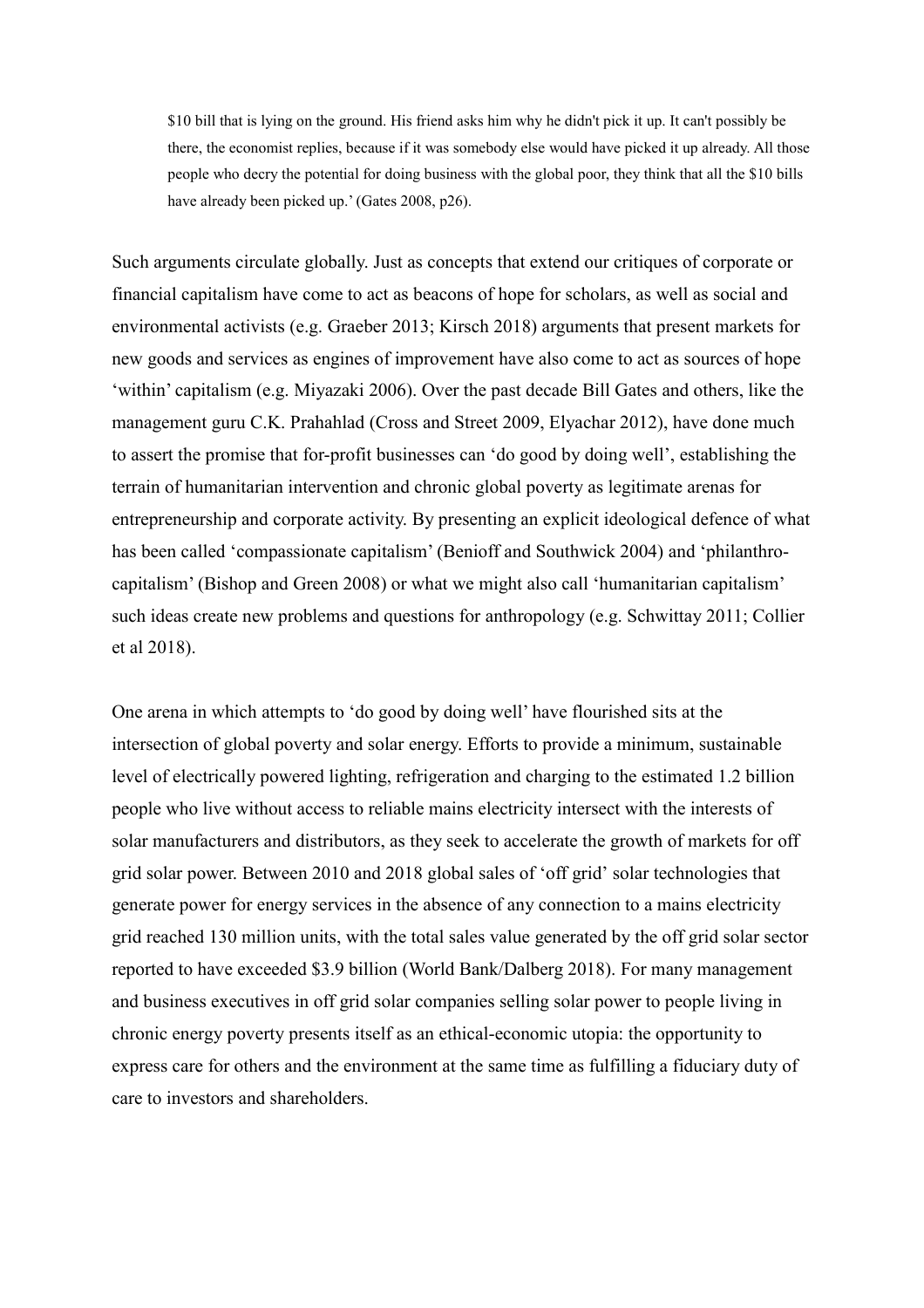How are such ethical commitments articulated in the everyday life and work of solar markets? What are the 'ordinary ethics' (Lambek 2010) of the off grid solar industry? If ethical projects always include values or commitments that compete with or support each other (Laidlaw 2002, 2013; Robbins 2013), then what kinds of overlapping or competing ethical projects underpin the growth of the global solar industry? How do solar executives and entrepreneurs people make the pursuit of market goods – freedom, profit, growth, expansion, property – articulate with an ethics of care to people and planet?

As Mette High and Jessica Smith write, in the introduction to this volume, the everyday ethics of people employed in energy industries - whether fossil fuel, nuclear or renewable are frequently marked by 'plurality and complexity', 'idiosyncrasy if not inconsistency'. The ethnographic challenge, they propose, is to take seriously how these people make sense of the world rather than move immediately to a position of critique or advocacy. This paper sets out to attempt such a task in the context of the global off grid solar industry, a uniquely rich site from which to examine ethical commitments to people and the environment.

Solar energy has been morally encoded with a spirit of social and ecological entrepreneurialism since the invention of the modern photovoltaic cell in 1953. As I explore in the first section of this paper, the ethical commitments of the solar industry have always had a humanitarian impulse or an orientation towards distant others, underpinned by rhetorics of collectivity and sustainability as well as commercial promise. But energy, as Cymene Howe writes (this volume), is not just 'power, materialised' it is always 'ethics, charged'. Since the mid  $20<sup>th</sup>$  century the ecological and market commitments - or 'ecologics' (Howe 2014; Howe and Boyer 2016) - of solar energy across Sub Saharan Africa and South Asia have been firmly tied to the logics and imaginaries of 'development' (Escobar 2011, Ferguson 1990, Li 2007). For the past half-century the deployment of decentralised solar energy technologies in countries from Mali to India have brought solar power into alignment with programmes of 'improvement' in health and wellbeing, education, livelihoods and productivity (Cross 2013, 2018).

<insert image 1, w/caption: Solar Panels Charging a Portable Lamp in Goudoubou Refugee Camp Burkina Faso, 2017, Image Credit: Adolphe Yentim/Jamie Cross>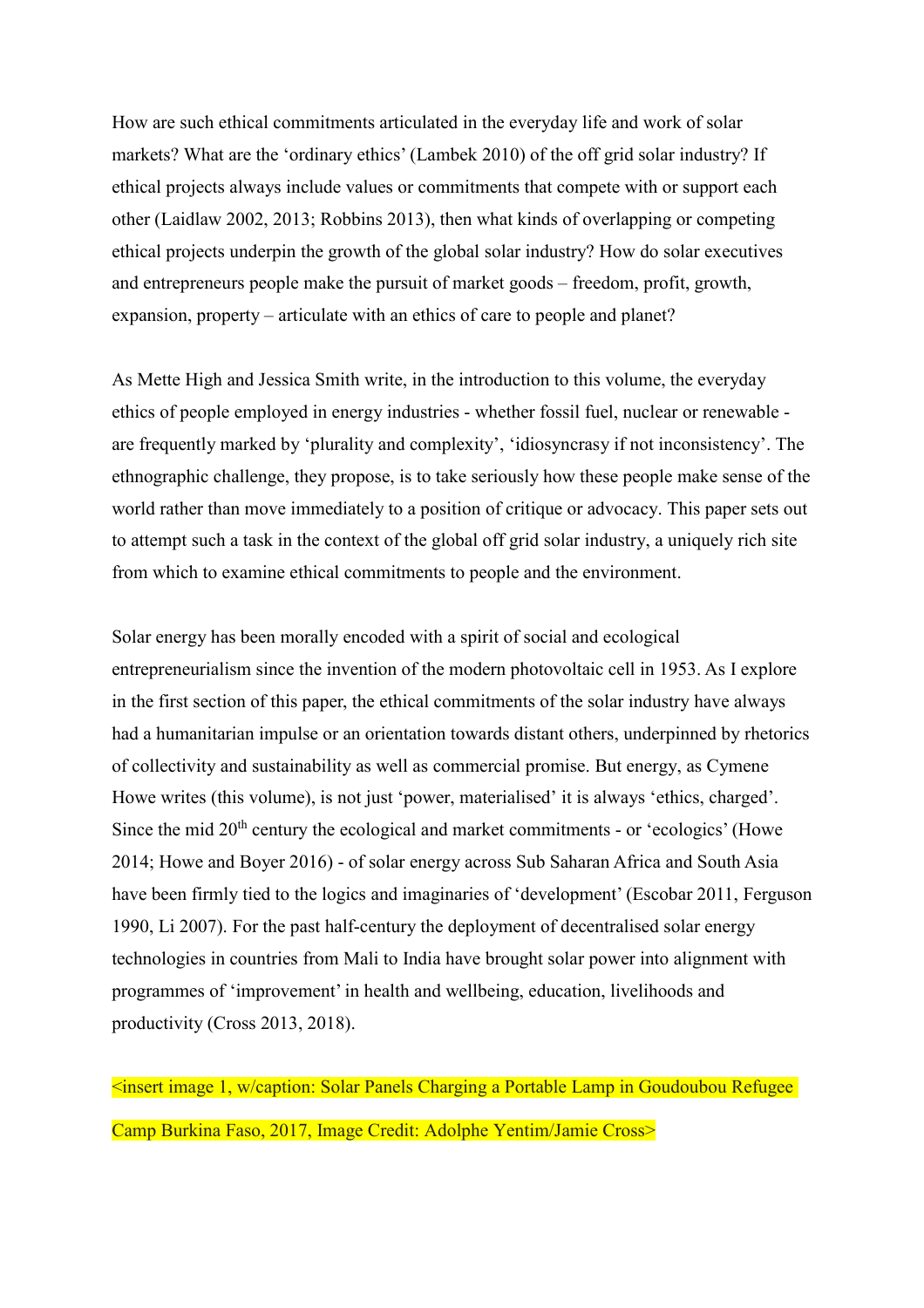Yet attempts to engineer transitions to a low carbon economy also come with costs (Mulvaney and Newell 2013). As Cymene Howe (this volume) outlines, whilst the dramatic expansion of renewable energy infrastructures worldwide is ethically laudable and necessary they also necessitate a tipping of 'value scales'; with the deleterious effects of wind or solar on communities, the environment and non-human lives balanced against humanity's 'greater good'. Nowhere is this more apparent that in the worldwide solar industry.

Our ability to convert sunlight into electricity depends upon the same extractive industries, globalised production networks and electronic waste flows that have characterised the industrial exploitation of resources, land and labour in the Anthropocene, or what we might better call the Capitalocene (Haraway 2015; Moore 2015). The exponential growth in the installed global capacity of solar over the past decade and the dramatic fall in the cost of solar modules is often framed by clean energy champions as a ubiquitous good (e.g. Sivaram 2018). Yet the accelerated growth of global demand for solar energy is producing new economic inequities, ecological harms, and forms of precarity.

The solar industry is a silicon based microelectronic industry. The falling prices of solar modules have seen smaller margins for solar manufacturers, leading to pinch points across global supply chains. Sustained demand for solar power, for example, will depend on continued access to and exploitation of rare earths and mineral resources – including the silver, copper, bauxite, lithium, silicon which are used to produce photovoltaic modules, rechargeable batteries, and electronic circuitry – at sites across Latin America, Central and Southern Africa, South and South-East Asia (Revette 2017; Bazilian 2018). The continued manufacturing and assembly of mono-crystalline and polycrystalline solar modules, electronic components, and batteries in off grid solar technologies will hinge on efficiencies in the labour process at sites of offshore subcontracting in China and Malaysia, akin to those at any other sites of global electronic production (e.g. Ngai 2005). Finally, when solar systems break, fail or reach the end of their working lives they produce new flows of discarded electronic components and materials, as well as new questions about what to do with e-waste (Lepawsky 2018; Cross and Murray 2018). Like other microelectronic industries, the solar industry frequently conceals the conditions under which its solar goods are produced through forms of obfuscation, misdirection or greenwashing, 'the glare from solar blinding us to better alternatives' (Zehner 2012). Rather than presenting an untroubled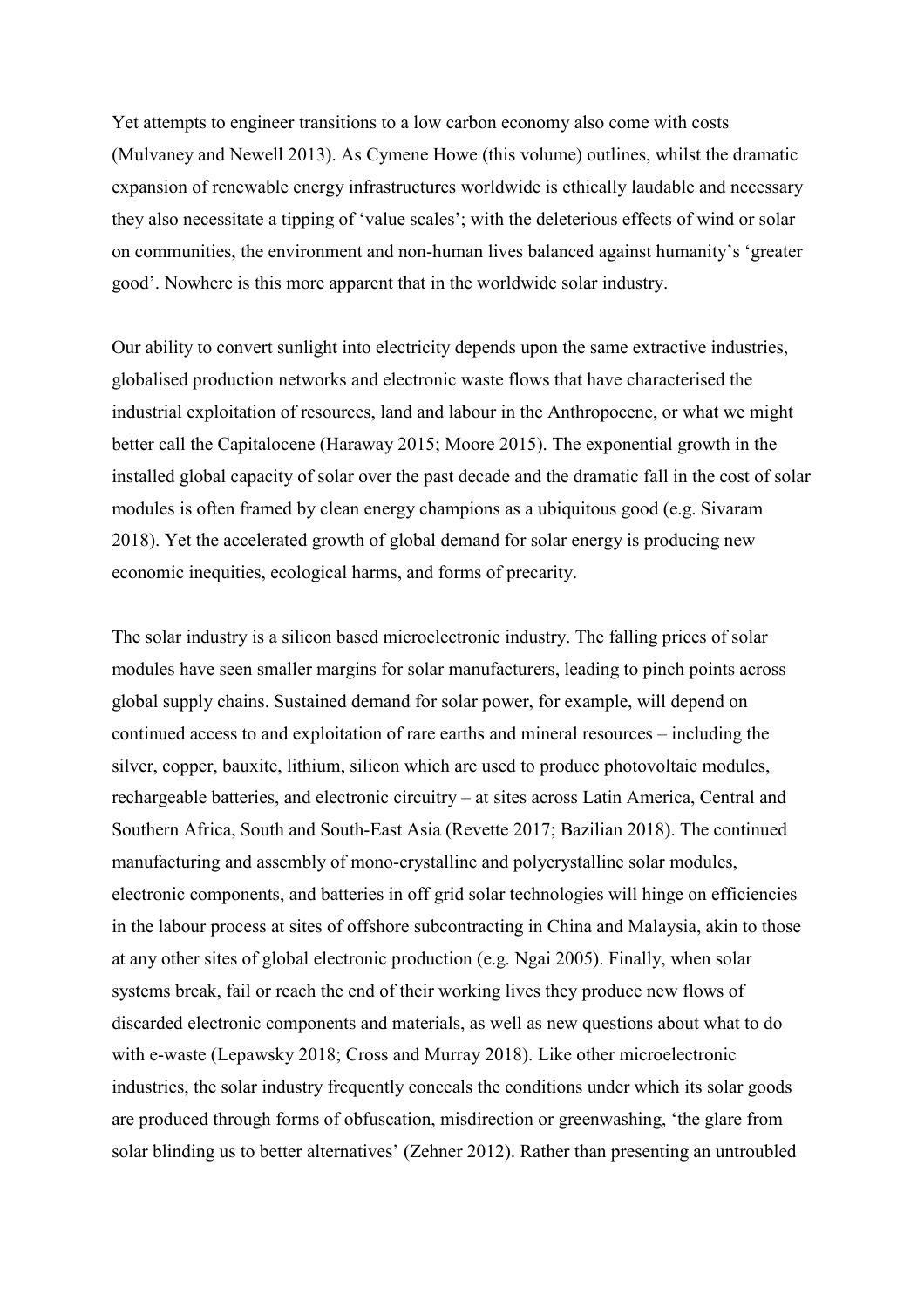solution to our global energy challenges, the growth of the solar industry is also the 'rebirth' of extractive and exploitative energy economies (Argenti and Knight 2015).

Seen in this light any attempt to do good *and* do well by harnessing the power of the sun to generate electricity in contexts of global poverty involves compromises or trade-offs. In the shadow of such photovoltaic realism the prospect that there might be something uniquely ethical about solar power is just another 'corporate oxymoron' (Benson and Kirsch 2010). But does this analysis do justice to the moral commitments of people running or employed by solar companies?

As Mette High writes of the oil industry (see, this volume) such analysis of the solar industry risks leaving human actors noticeable by their absence; rendered invisible by the moral authority of critique. We are left with little understanding of what it is that moves solar entrepreneurs to action, how people make sense of or articulate their ethical commitments in everyday working life, or how people balance costs and benefits in pursuit of a greater, common good.

My contribution to this special issue attempts to readdress the imbalance by drawing from ethnographic research carried out since 2010 across the off grid solar value chain. This has included fieldwork with designers and manufacturers of off grid solar systems in corporate offices to fieldwork with distributors and users of solar equipment in unelectrified parts of India, Kenya, Tanzania and Burkina Faso (Cross 2016a; 2016b; Cross 2018, Cross et al 2018). If executives in the off grid solar industry engage with social anthropologists it is usually with the aim of better understanding market conditions or the behaviour of poor consumers. They want to know why people adopt solar power or what the social impact of their technologies is in particular places. This paper reverses the ethnographic gaze. Moving from an international trade fair for the off grid solar industry in Dubai to a small solar start-up in Hyderabad, India, I turn the focus away from consumers to the people whose business is selling solar technology to the poor.

Corporate managers and executives in the off grid solar industry are deeply committed to the idea that making consumer markets for solar goods is ethical. In the solar industry making markets is a way of 'being ecological' (Morton 2018), of caring for distant others (Bornstein and Redfield 2011), and of creating corporate value (Foster 2007). I propose, building on the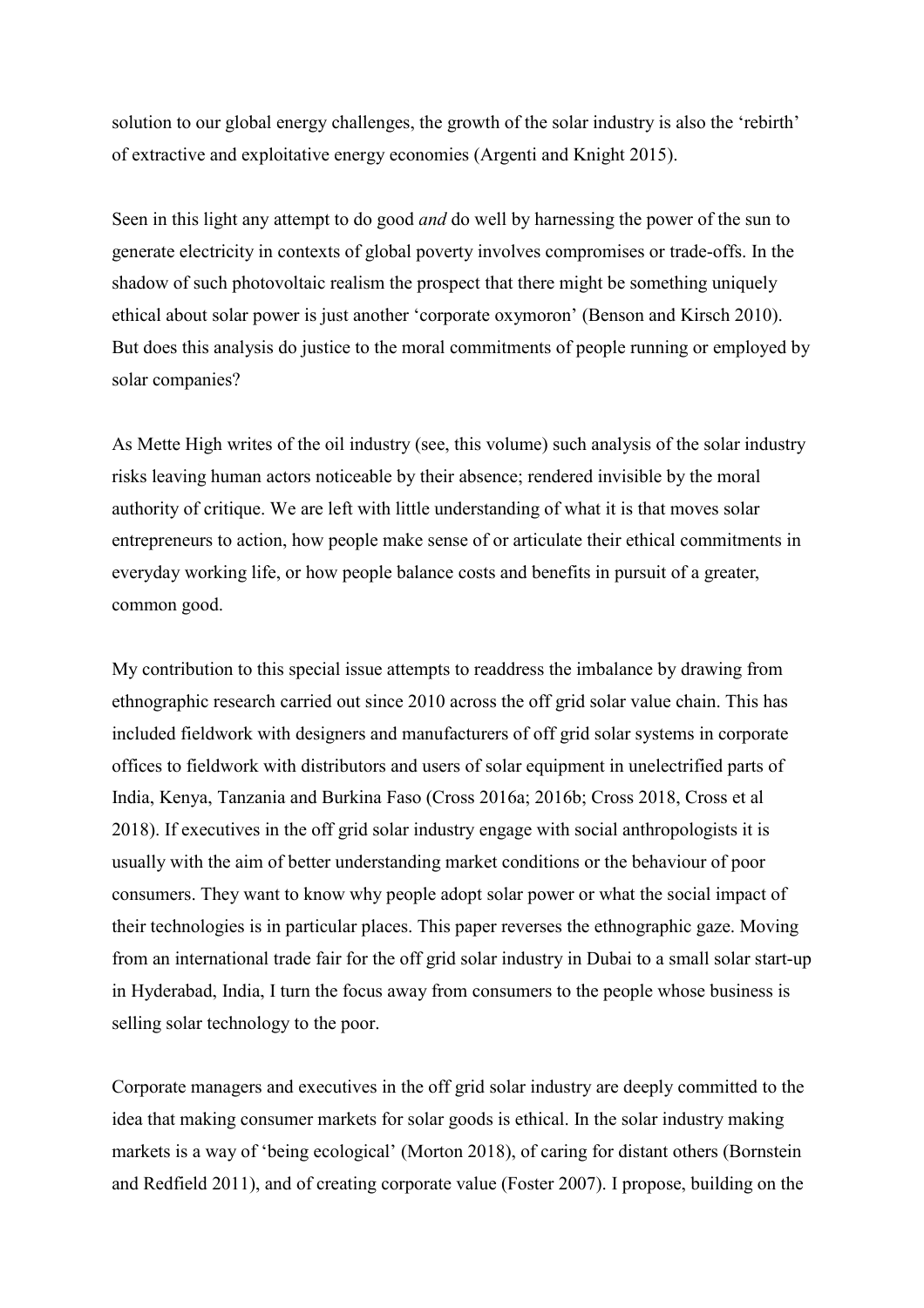work of Joel Robbins (2012, 2013) and Frederic Jameson (2005), that we take these commitments seriously.

In his call for an anthropology of the good, Joel Robbins encouraged anthropologists to 'explore the ways in which people organize their personal and collective lives in order to foster what they think of as good, and to study what it is like to live at least some of the time in light of such a project' (Robbins 2013:457). We must not, Robbins argues, dismiss people's investments in realizing the good as mere utopianism, or set out to smother their hopes with wet blanket realism (ibid.:458), but rather give these idealizing aspects of their lives a place in our accounts. It is in this vein that I approach the solar industry.

All ethical and utopian visions need a knowable ground. In the off grid solar industry, I propose, the pursuit of social and environmental goods, perhaps even the very possibility of being good) hinges on the knowable ground that is constituted by relationships and systems of market exchange.

This argument takes the 'anthropology of energy in the global south' beyond the study of infrastructures of electricity and electrification (e.g. Gupta 2015) to the study of moral economy and exchange. Furthering anthropological knowledge is not the only endpoint, however. As solar energy becomes a more significant part of our energy systems, a deeper understanding of practical ethics in global solar industries is an important first step for critically engaging with solar corporations, solar supply chains and solar goods.

I begin by tracing the contours of ethical action in the brief, modern history of photovoltaics. As I show, the search for new markets defined how the solar industry came to care.

# **HOW THE SOLAR INDUSTRY CAME TO CARE**

The specific content and contours of care in today's off grid solar industry are shaped by a history of ideas about the relationship between electricity and humanity. The increased significance of electricity in mid  $18<sup>th</sup>$  century programmes of social or moral reform (which saw the first experimental use of electrical machines to heal diseased bodies) was accompanied by a new 'electrical humanitarianism', that presented electricity as the basis for sustaining human life (Delbourgo 2006). At the beginning of the  $20<sup>th</sup>$  century these ideas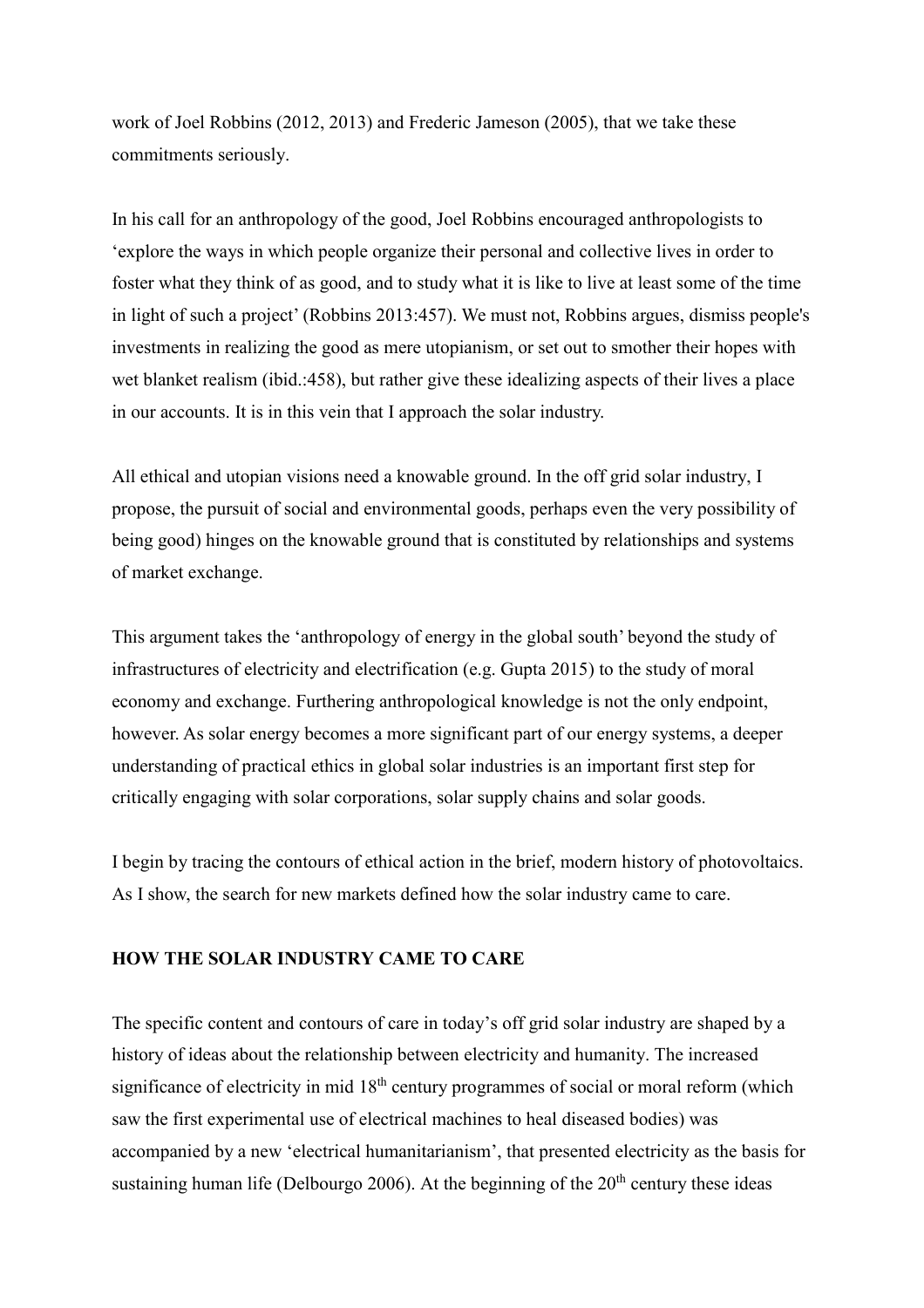were an inextricable feature of modernist projects of electrification, from the United States and the Soviet Union to India (e.g. Nye 1990; Buck-Morss 2002; Coleman 2017). In the 1950s the invention of a technology that could convert sunlight into a clean, renewable source of electrical power tied electricity and the notion of humanity together in new ways.

On April 25th, 1954, the US research and development company Bell Laboratories publicly announced that three of its scientists – Daryl Chapin, Gerald Pearson and Calvin Fuller – had invented a silicon photovoltaic cell capable of converting enough of the sun's energy into power to run everyday electronic equipment. The New York Times heralded the invention on its front page, echoing Bell Laboratories claims for its new technology, that the solar cell 'may mark the beginning of a new era, leading eventually to the realization of one of mankind's most cherished dreams – the harnessing of the almost limitless power of the sun for the uses of civilization'. These sentiments, with their emphasis on harnessing the power of the sun to the benefit of all, were to become a mainstay of selfrepresentation and corporate story-telling in the solar industry.

 $\leq$ insert image 2, w/caption: Photovoltaic realism: 1950s advertisement for the bell solar battery superimposed on street side electronics traders in rural India in 2012, Image Credit: Jamie Cross/Jenny Littlejohn>

In the 1950s there was little question that the price of electricity generated by silicon photovoltaic cells might immediately be competitive with the cost of grid-connected electricity generated by coal power plants or big dams. Instead, as US based scientists and engineers struggled to find viable applications for the silicon-based solar cell they embraced a post-war idea of 'development'. In the developing or 'disconnected world' they saw not just an unmet need for modern forms of energy but also vast potential markets for their technology. Seeking out these opportunities saw an ecological-utopian vision fused to the commercial interests of the nascent solar industry.

Bell Laboratories sold the first license for the commercial manufacture of silicon solar modules to a US based company, National Fabricated Products. National Fabricated Products was exploring the potential for solar power outside of Europe and America, driven not just by the idea of providing cheap power in parts of the world where power was not readily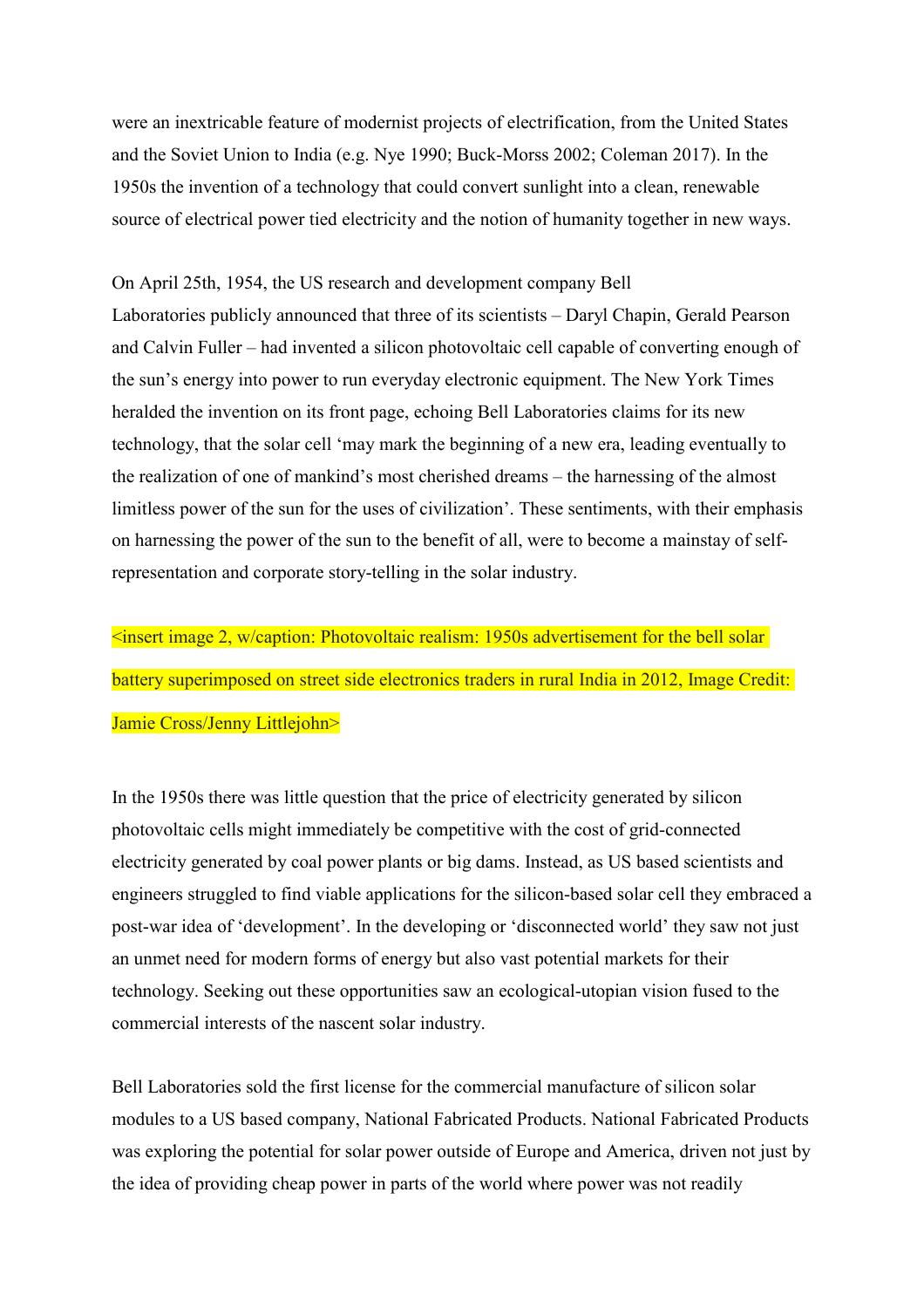available but also by the untapped commercial value of new markets in Africa and Asia (Perlin 1999). In the mid 1950s, however, the costs of mass-producing solar modules remained high, and National Fabricated Products was unable to realize its ambitions. It was not until the early 1970s, when Exxon's Solar Power Corporation pioneered the mass production of silicon wafers, and the cost of photovoltaic solar cells dropped enough for them to have viable applications outside the military or the space industry.

The first field trials of a modern, solar powered technology designed for sub-Saharan Africa did not take place until 1977, when a French missionary, Bernard Verspieren, installed a water pump in the drought ridden Sahel. 'Solar power is the answer', Verspieren told people in the village of Nabasso, Mali, 'It will be your salvation. You've seen it, touched it, listened to it – not in a laboratory but in your own backyard' (ibid, 111).

In the 1980s the French and US governments funded further trials of solar power across west Africa, financing efforts to deploy their own solar photovoltaic kits to power irrigation systems, community electricity supply and communications (e.g. Akrich 1987). In the global south as in the global north, photovoltaic technologies allowed policy makers and planners to imagine a decentralised solar future, with solar energy producing electricity for communities and households at the point of consumption.

During the 1980s and 1990s these efforts often coincided with structural adjustment policies that rendered the building or expansion of large-scale electricity infrastructures economically unviable. Across the global south, state energy utilities were restructured or privatised. Meanwhile, post-industrial, green visions of future energy infrastructures turned large-scale grids into ecological problems and championed decentralised or micro level energy infrastructures. In the mid 1990s, amidst growing recognition that access to energy was critical for many development indicators, attempts to increase access to energy in contexts of international development shifted away from the extension of large-scale public infrastructure for electricity towards support for small-scale renewable energy technologies that generate electricity off the grid. Against this backdrop, international financial institutions led by the World Bank and the International Monetary Fund began to fund projects and programmes aimed at creating consumer markets for renewable energy technologies (Jacobson, 2007; Miller, 2009).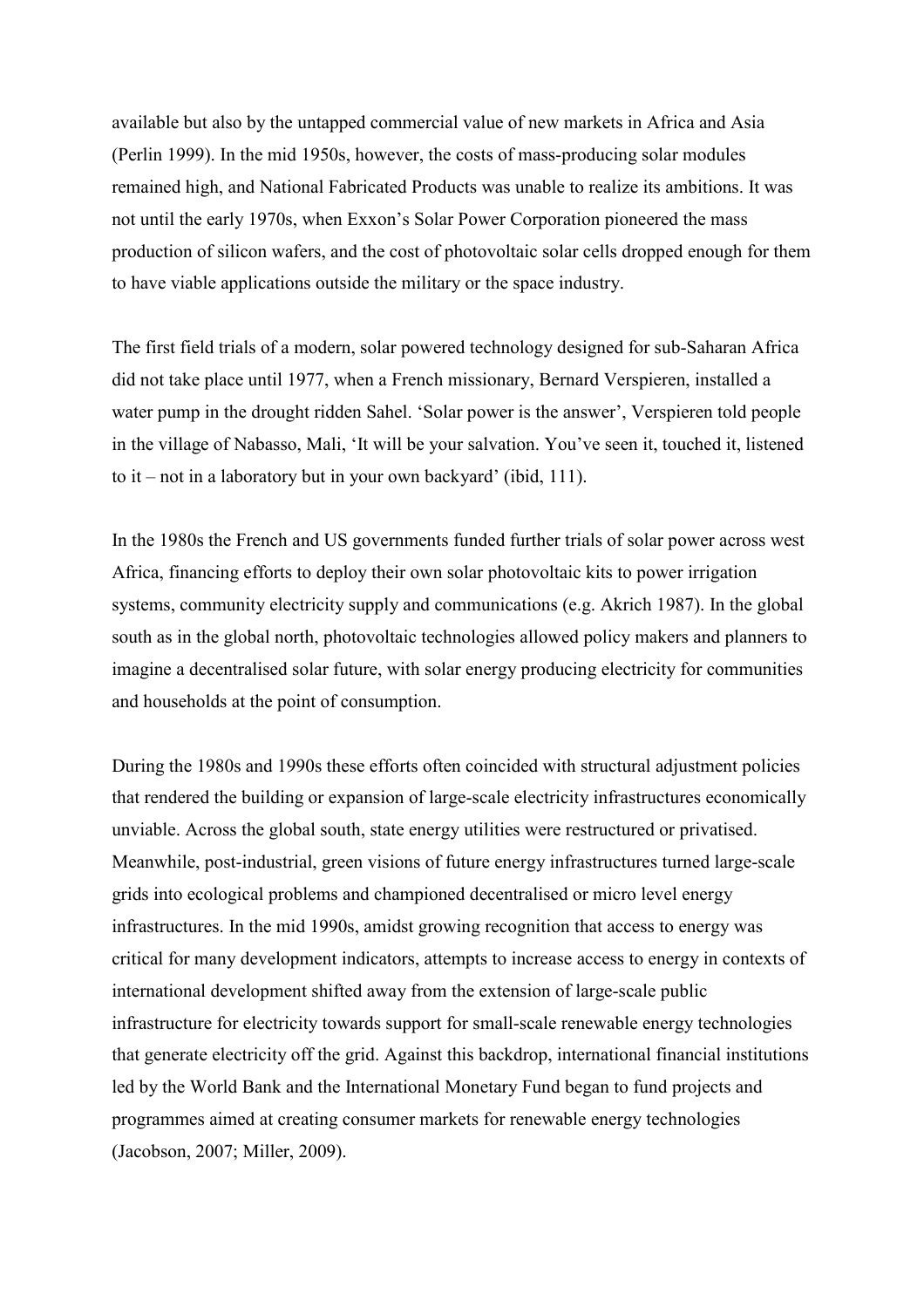South Asia emerged as a testing ground for policies and business models that aimed at creating new consumer markets for off grid solar systems. In the 1990s the World Bank supported solar entrepreneurs in India, Indonesia, and Sri Lanka, setting up small businesses that would allow people to 'sell solar like coca cola', in the expectation that they would have a demonstration effect, revealing a market to future businesses and larger competitors. By the end of the 1990s, these trends in international development assistance coincided with a transformation of the global solar photovoltaic industry. New developments in the production and manufacturing of photovoltaic materials and the diversification of Taiwanese and Japanese micro-electronic companies into the sector, saw a dramatic fall in the cost and a dramatic rise in the efficiency of solar cells or modules. As a small-scale technology that could provide decentralised electrical services to individual households or even single appliances, the photovoltaic solar cell proved enormously compatible with neoliberal policies that emphasised the role of the market in the delivery of energy services to people living off the grid (Jacobson, 2007: 145–146).

Since the 1950s the catalogue of photovoltaic appliances designed to do good in places with no or limited access to electricity has expanded exponentially. Alongside solar powered water pumps you can now find solar powered desalination systems and purification kits; solar powered medical packs, diagnostic devices and vaccine refrigerators; solar powered chargers, mobile phones, and routers. Out of all this burgeoning solar array, it is the simple, solar lantern that has become the most ubiquitous application for solar energy off the grid in the global south. Like the clean charcoal described by Walsh or the wind infrastructure project described by Howe in their contributions to this volume, the solar lantern has been designed with an expansive, even all encompassing, capacity to care. This small scale solar technology has reworked the connections between electricity and human life, tying solar power to new biopolitical projects of governance and reform in the global south (Boyer 2011; Gupta 2015). Solar powered lanterns designed in the US, manufactured in China, and distributed in rural India or post-earthquake Haiti, for example, are celebrated for simultaneously delivering cheap and clean energy, safeguarding health, reducing carbon emissions, improving educational outcomes and fostering economic productivity. Across Sub Saharan Africa and South Asia these small solar things fuse ecological, social and economic imperatives, mandates of sustainability, mantras of growth and gain.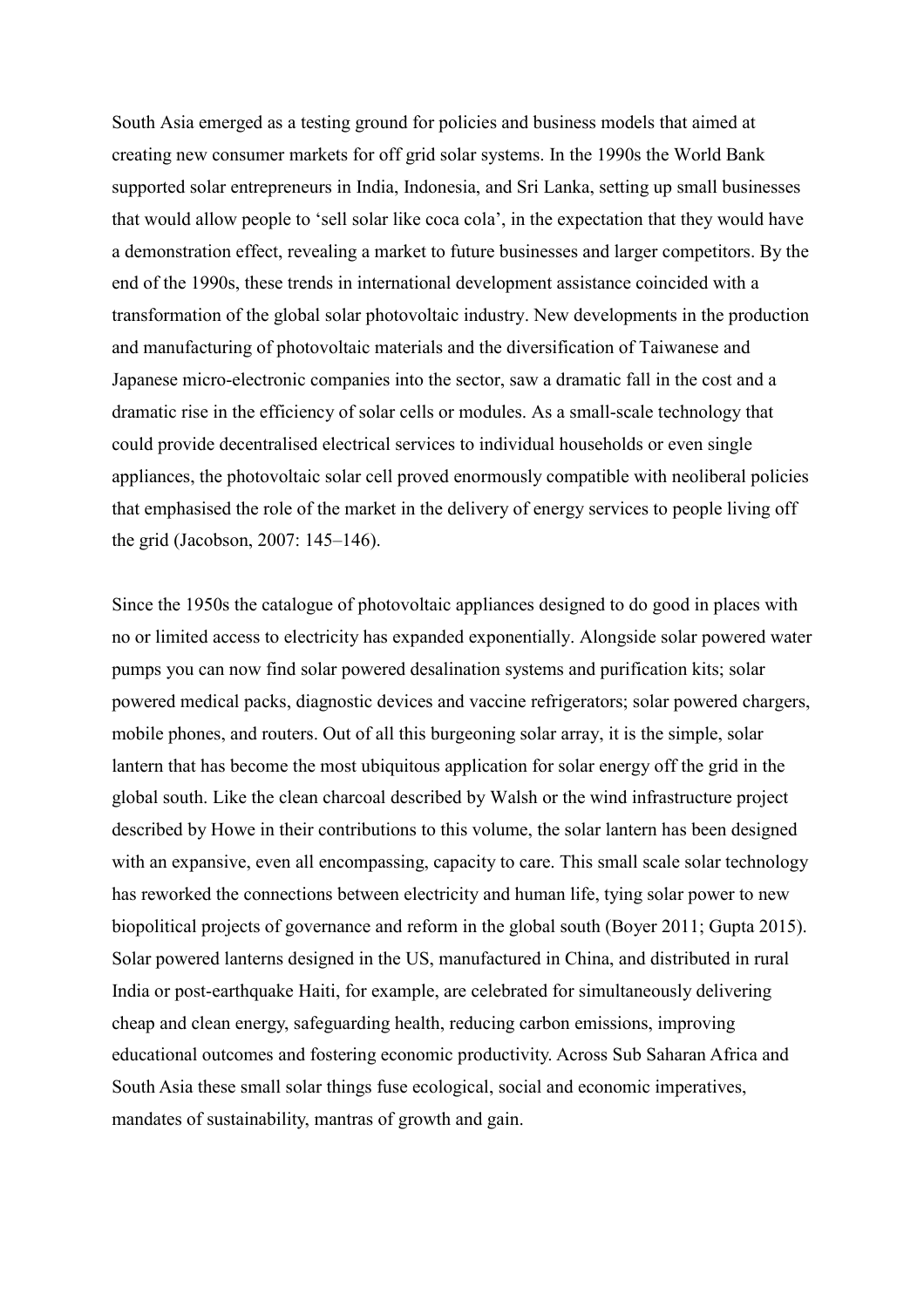Like other kinds of small-scale devices designed and built for people living in conditions of global poverty (Cross 2013; Collier et al 2018), solar powered lanterns emerged as a response to the perceived failures of states to care for or safeguard the health of their populations. In places where large scale infrastructures for the delivery of energy do not reach or have collapsed they are designed to provide a minimalist (Redfield 2012), level of care. Access to a solar lantern - a small portable solar lighting device comprised of a solar photovoltaic cell, batteries, and LEDs (light emitting diodes), often with mobile phone charging capabilities has become the most basic measure of life with electricity. Under the auspices of the UN's Sustainable Development Goals policy makers have revised measurements and indices of poverty to accommodate the view that modern, efficient forms of electricity are essential for human wellbeing (Cross 2018). Electric illumination, equivalent to that provided by a solar powered lantern, is now an internationally agreed minimum level of access to 'modern energy services (Cross 2018). Such definitions have made small, portable solar powered devices a vital part of emergency responses to humanitarian crisis; mandating governments, international agencies, and solar companies to make them available to people as part of postdisaster relief efforts as well as people living in chronic global poverty.

As a result, brand name solar lighting devices manufactured by multinational corporations and social enterprises are now a ubiquitous part of humanitarian responses to natural disasters, forced displacement, disease epidemics and chronic poverty. In 2015, for example, the US agency Mercy Corp distributed 10,000 solar lanterns to families affected by the earthquake, adding solar lanterns to its critical basic non-food relief item kits. Mercy Corp determined that the Nepal earthquake was exactly the kind of crisis in which the short-term free distribution of energy technologies was needed and appropriate. Using the experiences from the Nepal earthquake response they set out to creating guidance for other programme teams responding to acute emergencies, lessons learned, and to make a case for including energy access as part of a standard emergency response within the wider humanitarian community, and to establish minimum standards for lighting assistance. The title of a report documenting the lessons of their intervention and their position on the relationship between energy, safety, health and well-being in emergencies, summarised their position succinctly, 'With light there is more life'. This work demanded that they find a balance between the gift of humanitarian assistance and the logic of the market. As the report stated: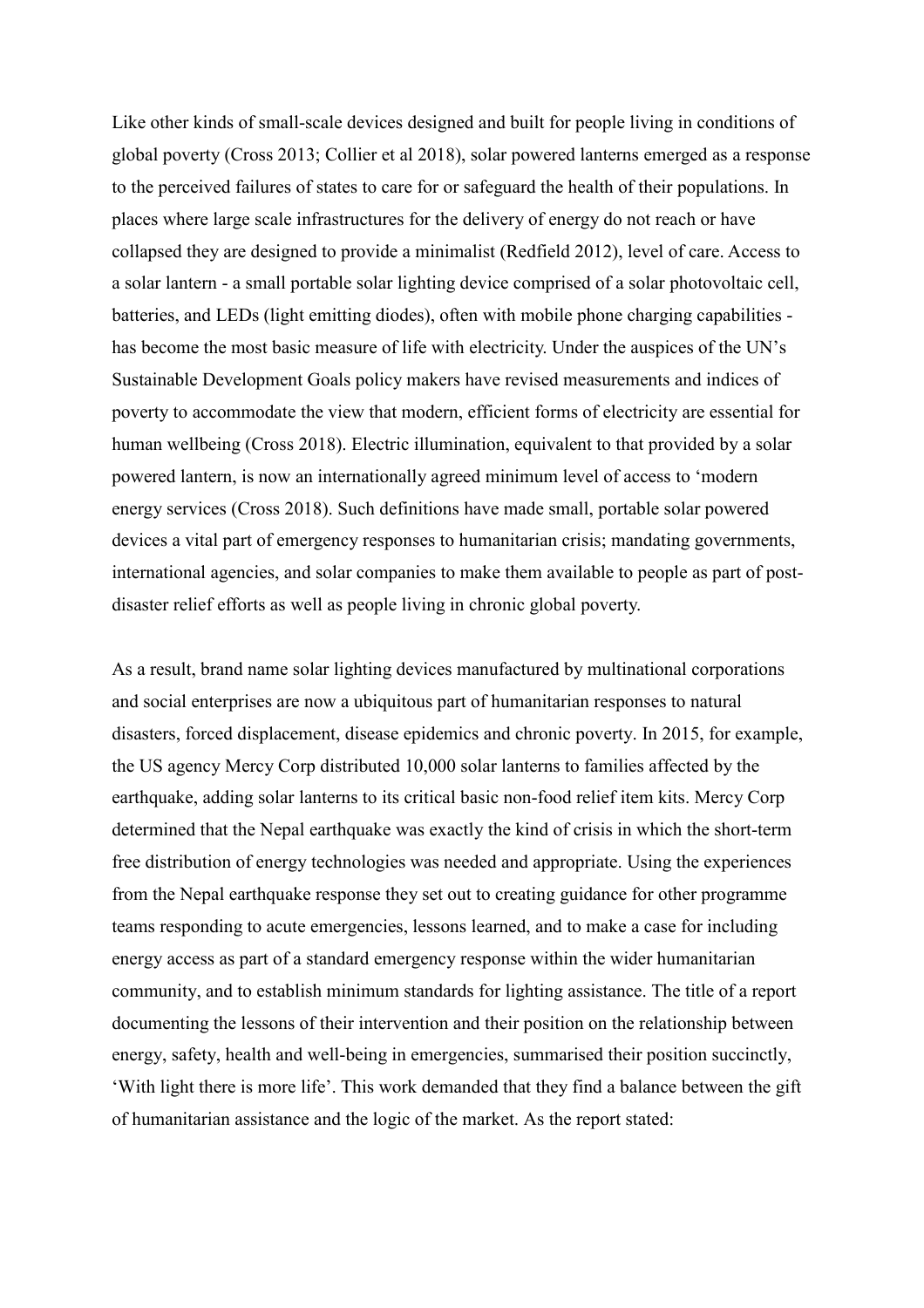In emergency response contexts, we must strike a balance between maintaining the core humanitarian principles and taking measures to not undermine the long term stability of clean energy markets by flooding healthy markets with free or heavily subsidised goods. This requires taking a nuanced approach to defining our humanitarian context, assessing market availability of goods and services, and choosing appropriate response mechanisms (e.g. results based financing agreements with local banks, government, or private sector, direct cash transfers to households, vouchers through local vendors, distributions of food or non-food items etc.)

The design and distribution of solar powered lanterns for the 'un-electrified poor' has seen technical support, start-up capital, equity investment, and grants flow into social enterprises from social investment funds and international development organisations. Between 2016 and 2018 off grid solar companies operating in South Asia and Sub Saharan Africa raised \$US 500 million in investment to sell products ranging from small solar powered lanterns and mobile charging devices to solar home systems capable of powering televisions and fans (World Bank/Dalberg 2018).

How are we to apprehend the good in these solar goods?

In many respects the social lives of solar goods in the global south reproduce familiar stories of technological or commodity fetishism. Coming to the solar industry afresh, cynics might be forgiven for the suspicion that 'there is nothing new under the sun'. But, as Joel Robbins' reminds us, there are other ways to think about 'the good' in 'the solar good'.

What would an anthropology of the good look like when it encounters the work of ecologically minded humanitarian capitalists? What might an anthropology of the good mean when it encounters a green, humanitarian ethic attached to the commodity form? And what might it mean to pursue an anthropology of the good in this double sense, by focusing both on the attempts by people to fashion and pursue the good in their practices of care for others as well as the ways that these ideals are inscribed or materialized in a mass-produced commodity?

In the following sections I explore these questions in two different locations. First, on the floor of a global trade fair for the off grid solar industry held in Dubai, United Arab Emirates. Second on the floor of an off grid solar sales company in Hyderabad, India. These two field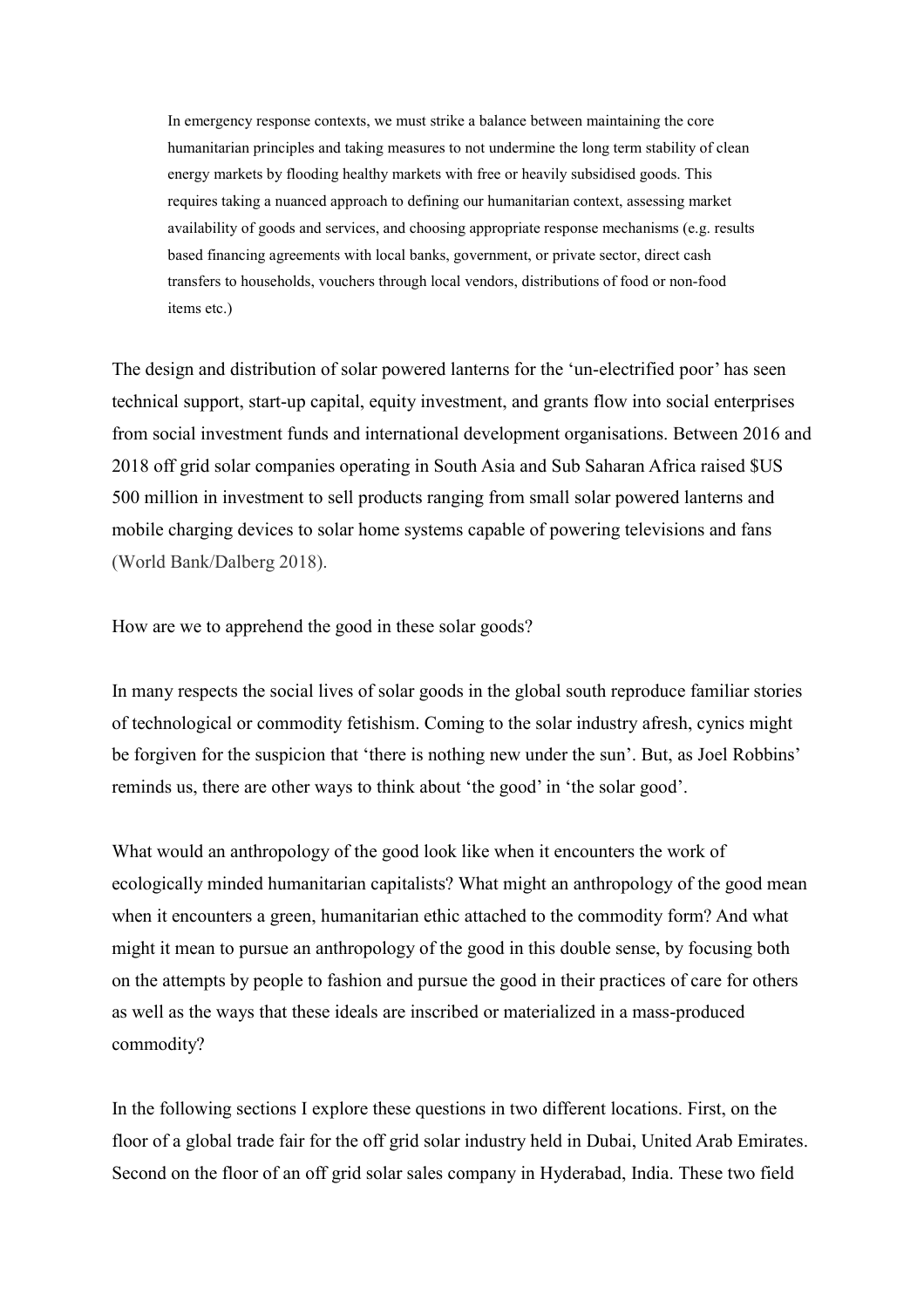settings offer insight into the ways that people located within the solar industry express their ethical commitments and work to establish the commensurability of 'doing good' and 'doing well'.

#### **PERPETUAL SUNLIGHT**

In November 2015 I travelled to Dubai, to attend an international trade conference organised by the Global Off Grid Lighting Association (GOGLA), an organisation established to promote the interests of solar lighting companies in Sub Saharan Africa and South Asia. The growth of the off grid solar lighting business in sub-Saharan Africa and South Asia has been reflected in the association's increased membership and prominence. The first meeting was held in a Senegal hotel in 2008. 'At that time if we sold 1000 units that was a big deal,' the co-founder of D.Light, a leading off grid solar company told delegates. 'Back then there were just a few of us. Nobody really.' Seven years and four annual meetings later his company boasted sales of 6 million units, and the annual trade event occupied a suite of gigantic conference rooms across the Dubai World Trade Centre. The change in the off grid solar industry's profile was signalled not just by the venue but the delegate list, which included the chief executives of global oil companies and government ministers. As D.Light's co-founder put it in his opening address, 'Now, policy makers are using our language.'

The trade fair took place in a vast hall at the end of a gigantic plaza - packed with pizza parlours, sandwich and coffee joints. Entering the solar industry event meant leaving the plaza - with its shopping malls, t-shirts and jeans - and entering a world that brought together global finance and solar humanitarianism. By contrast with the plaza beyond, the global off grid lighting event was a sober affair, the challenges of global energy poverty both serious and contained, kept within the confines of its pre-booked hall, out of sight.

The venue was carefully choreographed to facilitate business. Unobtrusively placed white leather sofas allowed participants to conduct out of session discussions, sharing corporate gossip, product launches, and investment success stories, or to broker potential partnerships. People worked on laptops, tablets or phones or threw themselves into performances of entrepreneurialism, with ostentatious and self-conscious finger clicking eureka moments. The event was dominated by young, white, English speaking men: 35-year old executives, the founders of off grid solar companies; the directors of single family trust funds; the industry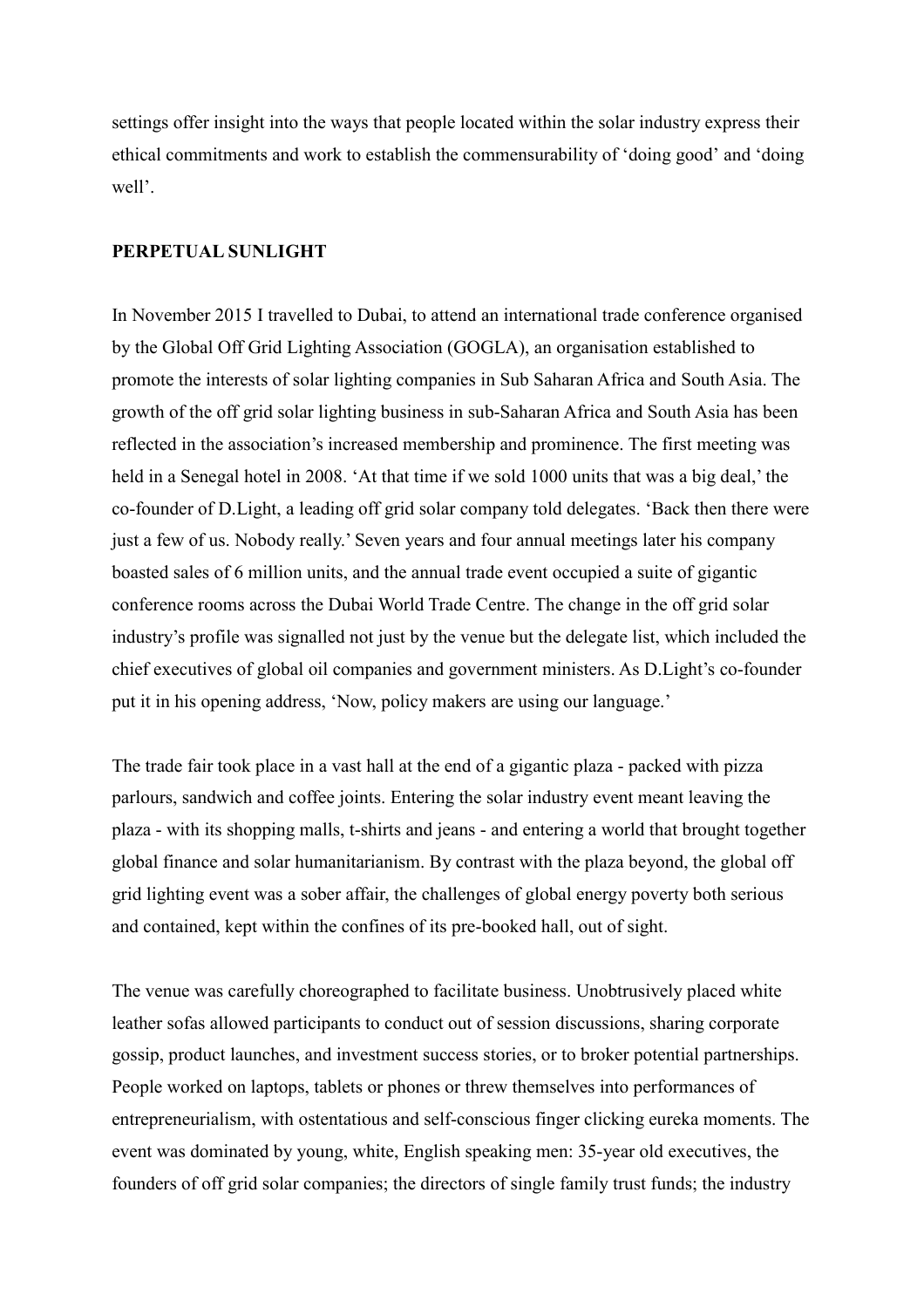analysts and the financiers; many with MBAs or graduate degrees in international development. Collectively, they worked the crowds, establishing themselves as leaders of this, the golden age of solar photovoltaics.

Some noticed my University of Edinburgh name badge and introduced themselves. Two men remembered their days as students in Edinburgh, where they had taken introductory classes in social anthropology before becoming lawyers or financial brokers, joining or starting firms working in the carbon offset market with trading offices in Nairobi or companies with links to mining companies in Mozambique and Tanzania. Like others, they were looking to get a foothold in Sub Saharan Africa's emerging off grid solar industry, seeing out contacts and links.

If these delegates imagined market exchange as a natural, universal, trans-historical and trans-cultural relationship they did not assume that markets themselves were a given. Instead many delegates appeared to share the view - familiar to economic anthropologists and sociologists – that markets must be made (e.g. Foster 2007; Callon 2007; Callon et al 2002; Callon et al 2007; Mackenzie 2007). To this end the conference was resolutely focused on the practicality and materiality of market making. Across panels and roundtable sessions the conference delegates reflected on the role of government regulation, business models, product standards, consumer warranties, market research data, and mobile phones as 'market devices' (Callon 2007); that is as material technologies which, in their operation and use, had a role in making and expanding markets for off grid solar technology in the global south.

Even the most basic or entry level solar powered lamp – like distributed as a humanitarian response to crisis or sold as a replacement for kerosene fuelled lighting - had a part to play; inviting consumers into the solar industry's consumer economy. As one industry analyst put it to me, 'eradicating kerosene is just the first step. Solar energy - decentralized power - allows people to leapfrog the grid and as you get an ecosystem of products available the market can really unlock.' As another industry analyst explained, 'If you want to face the harsh economies of competition you've got to go multi-appliance. There is lots of opportunity to capitalize on the sun.'

The conference formally opened with a short film that showcased the solar industry's solar values and impact. produced by the World Bank's International Finance Corporation.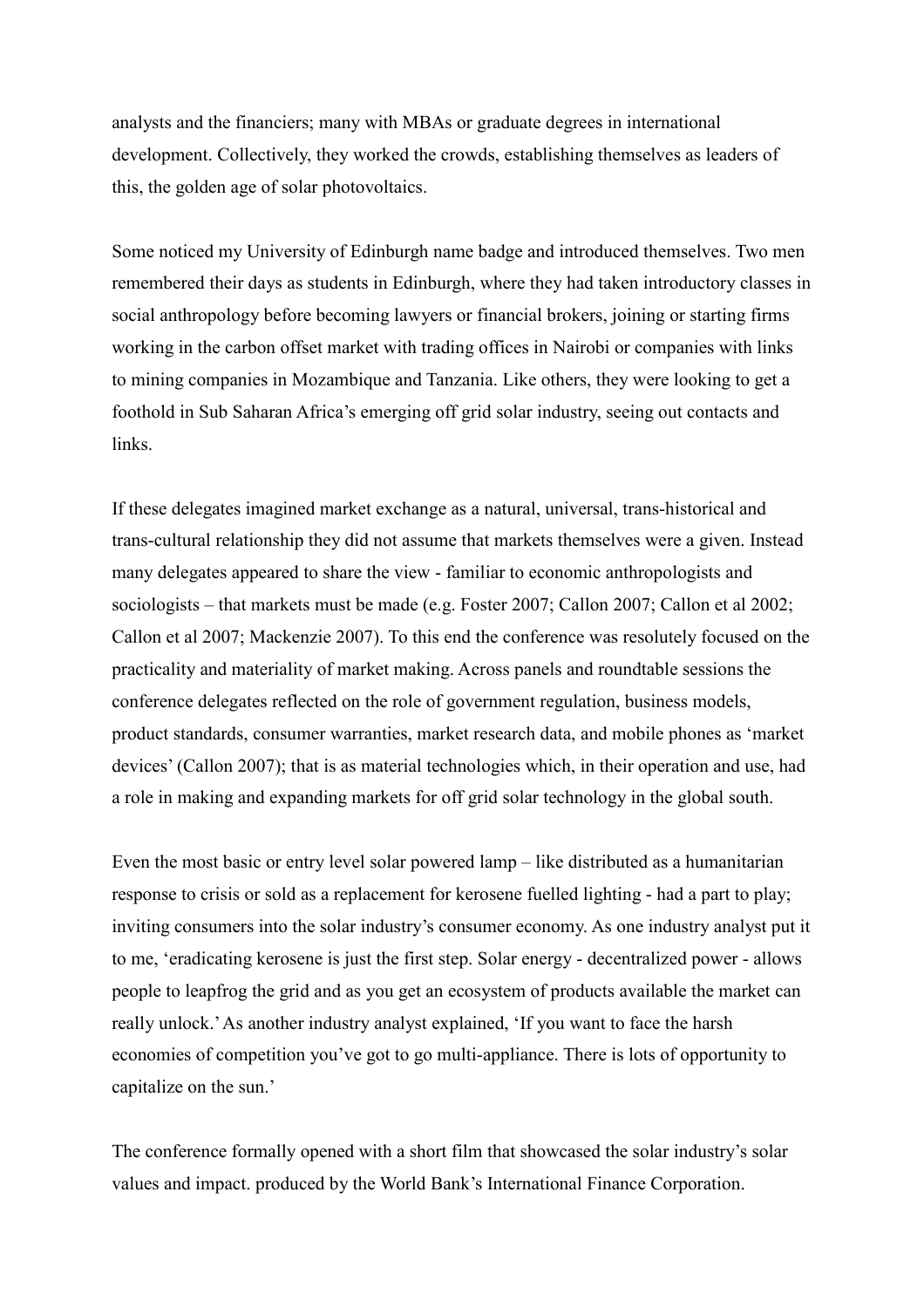The film was produced by the World Bank's International Finance Corporation and told the story of two young girls: 'Anisha from India' and 'Adina from Nigeria'. Watching it on the big screen I was struck by a parallel with the oil industry. Big oil companies often open annual meetings or trade events with films that highlight their investments in renewable energy or corporate social responsibility – films that display their commitments to social values - before turning to focus on their investments in and returns from fossil fuel (e.g. Appel et al 2015). For a moment I was taken aback to see a similar film at a solar industry conference, where I assumed all delegates were familiar with the 'social story' of solar. But over the next few days, I came to see that it was incumbent upon solar industry executives to showcase their social and moral commitments before getting down to business. By reiterating the industry's ethical commitments and re-inscribing these in its most iconic technology the film established the parameters to the event, offering a unifying theme and a common message to the participants. 'From these films,' one the speakers told the gathering, 'we get a glimpse of what it is like to have solar powered light…education…health…the ability to lead productive lives…jobs…it is about much more than light.'

The symbolism of these solar stories reworks the associations between electricity and human life, like those discussed in the previous section. Solar powered lighting systems are presented as a palliative for people living in chronic energy poverty: a technological fix that will offer relief from darkness and improvements in the quality of life. Moving around the conference floor I rubbed up against what Bhrigupati Singh (2015) has called the 'confident solar assumptions of modernising scientific educators'. 'People,' he has written, 'who like to pronounce on the significance of the candle, or the flame or the lamp in the darkness, and whose words express a kind of Victorian physics or pedagogic morality that are 'etched into modernity'. Over four days in Dubai I listened to solar entrepreneurs hold forth on the inevitable upward movement of the global poor from 'less' to 'more'sophisticated technologies. These transitions from fuel wood, dung, and crop waste to solar power, they argued, in speeches and power-point presentations would drive incremental gains in household income, wellbeing and 'social development'. Across genres of corporate writing about solar energy – from the press releases put out by companies and social enterprises to the good news stories written by technology, business and environmental journalists – the same tropes, assumptions and utopian aspirations appear. Here, solar energy constitutes an unblemished form of the good. Similar sentiments can be heard around other interventions in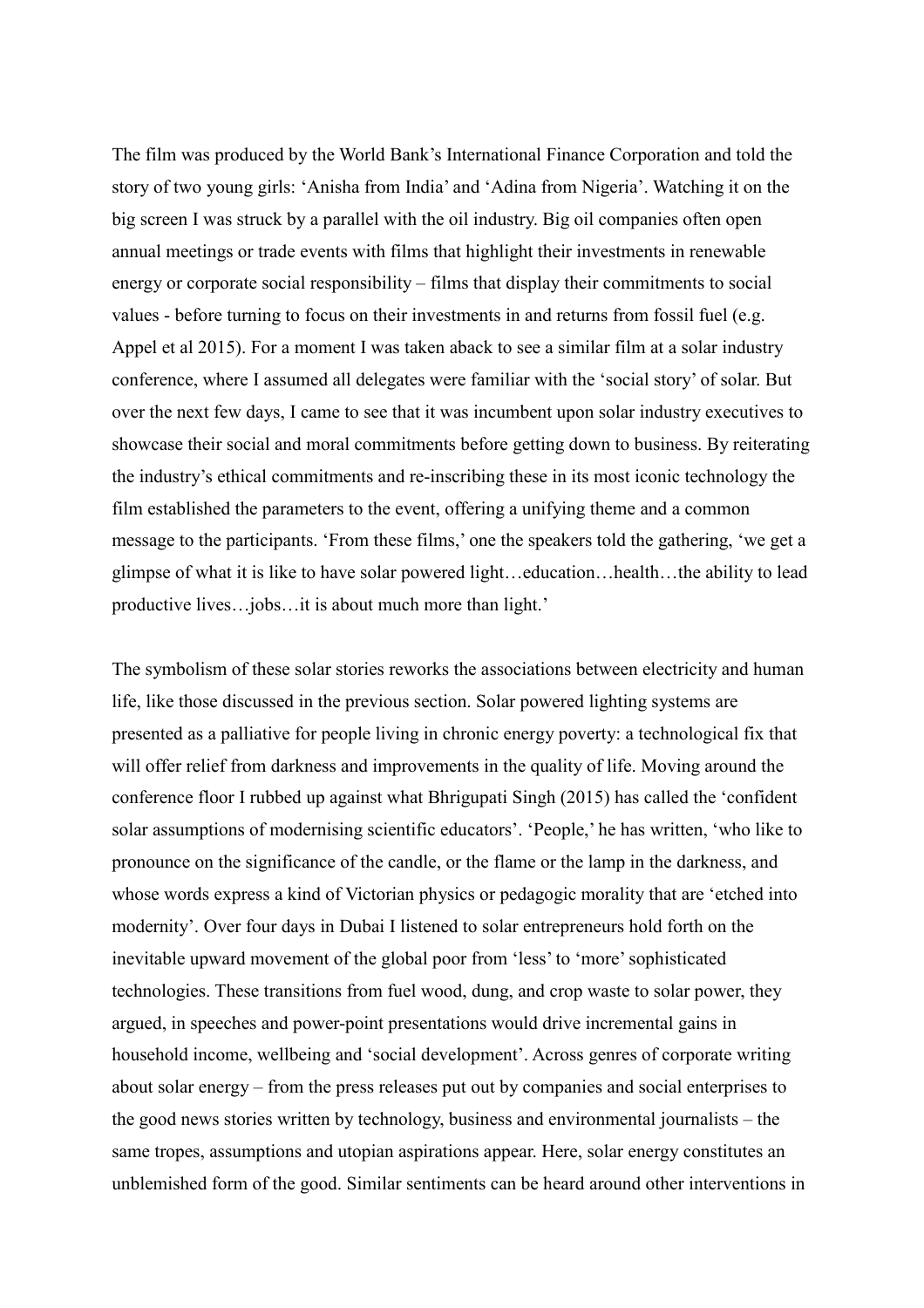low carbon energy and development, like the green charcoal projects in Madagascar described by Walsh (this volume).

The conference's opening film reiterated these ethical credentials and, in doing so, also neutralised any moral ambiguities or critiques about money making in contexts of chronic global poverty. The film screening was followed by a keynote address by the Nobel peace prize winner and microfinance champion Muhammed Yunus.

'How can solar technology flow to where it didn't flow before,' Muhammed Yunus asked the audience in a recorded video statement?

'I invite you, the off the grid movement, to think about doing it as a social business, without making any money out of it,' he said.

His speech received warm applause. Yet far from presenting the assembled entrepreneurs with a moral quandary – 'how to do good without doing well' – Muhammed Yunus' invitation was politely ignored. After his speech many people in the audience muttered about the irony of his words, given how much money he was reputed to have been paid to deliver them. Instead, the words of Bill Gates appeared to provide a stronger inspiration and intellectual scaffold for action. If there was an implicit moral message to the conference, it was that it was acceptable, appropriate and necessary to do good by doing well.

In the plenaries that followed speaker after speaker from international financial institutions, governments, and oil companies gave the gathered solar entrepreneurs a 'green light' to do business. Some made the moral case with facts and figures, detailing the numbers of people living at different tiers of access to modern forms of energy.

A director of the global off grid lighting association, for example, gestured to the industry's grand ambitions. 'Markets for solar energy in the global south are not just confined to people who live off the grid', he told the assembled guests. 'We're not just talking about the 1.2 billion people without no access to electricity. We're also talking about the 1 billion people with only partial access to electricity.'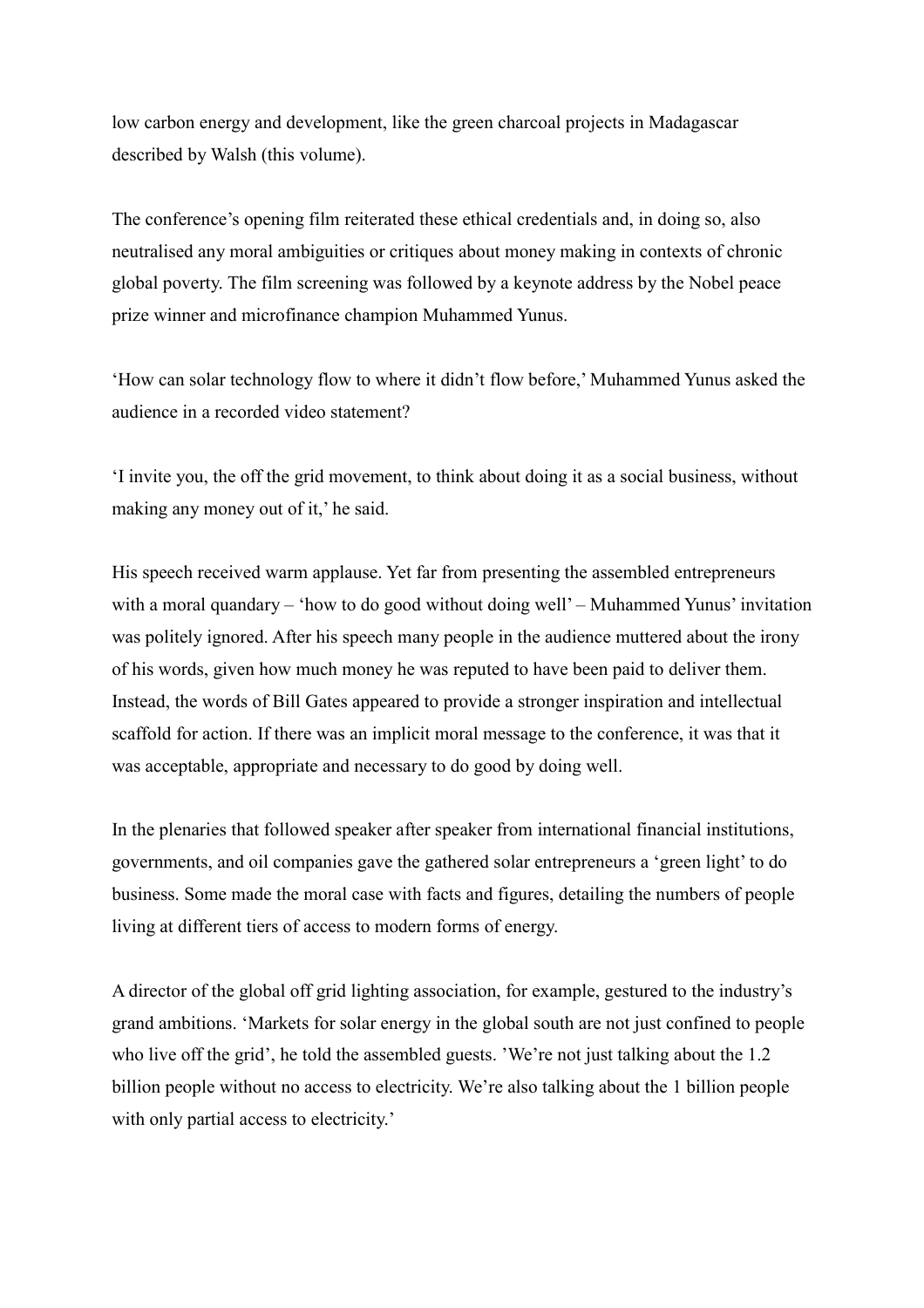Others outlined the moral imperative in personal terms, with stories of their own experience of worlds without electricity. A senior executive from the French oil company Total, for example, described his grandfather's life without electric light in the Netherlands during the 1930s. A senior head of marketing for the multinational lighting company Philips described his father life as a 'country boy', growing up without electric power in the mid-western United States. And, a senior representative from the World Bank, a high caste Indian woman, described her childhood in Mumbai. 'The best sound of my childhood was the sound of the fan coming back on after a power cut,' she said. 'When the electricity was off, we had to study by the headlights of our car and we were the rich ones. We could only imagine what life was like for the poor.'

Other speakers made the moral case for market action a response to broken public infrastructures. 'Where infrastructure is failing or insufficient or non-existent, we need to encourage innovative alternatives, rooted in commercial models, rooted in the scalability and viability of the private sector and private sector capital,' the vice-president of the World Bank's International Finance Corporation told the audience.' Grant Schapps, then UK minister for international development, told the gathering that it was 'unimaginable to speak of development without energy.' 'But accelerating sustainable access to energy in the developing world needs competition,' he said. 'That is the future: a race, village to village, as commercial companies compete to supply energy to people'.

On the main stage and in off stage discussions, conference delegates largely cleaved to this ordering narrative in which market actors and solutions were unquestionably successful. Occasionally, however, there was whispered ambivalence at this collective social and technical imaginary from the sidelines.

During one coffee break I was button holed by a smartly dressed, middle aged Indian man, the senior manager for a major global social investment fund. My interlocutor had flown into the conference from Mumbai for just one day.

'I'm here to keep my ear to the ground,' he said. 'My first teacher was Mo Tzu,' referring to the Chinese philosopher who lived in the fourth century BC. 'Just listen, Mo Tzu taught. I'm here to listen.' But he also had questions.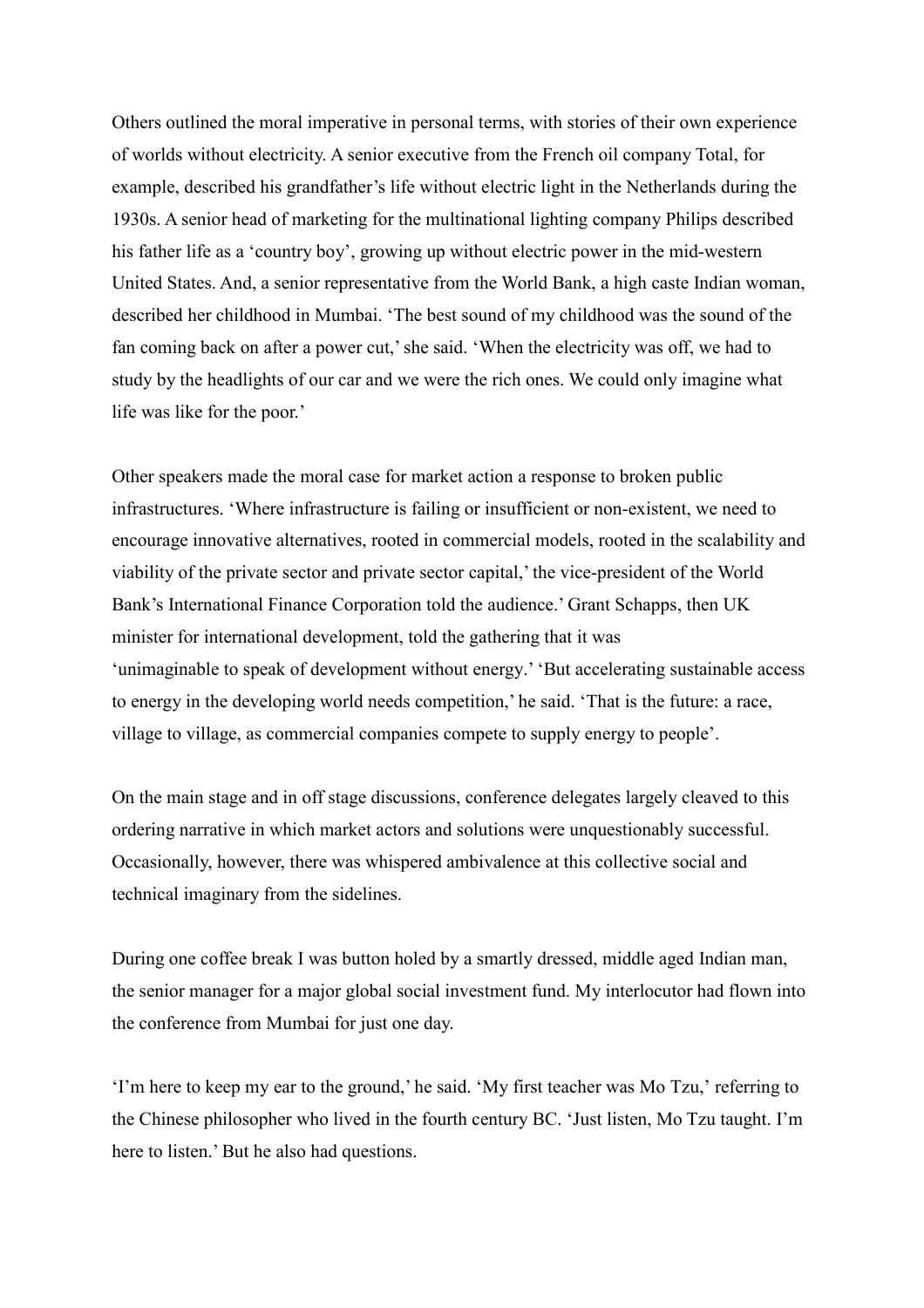'Does more light really improve people's lives,' he asked me? 'Come on! You're the social anthropologist. Does a solar light really bring development? Does it really improve wellbeing? Does it really make people happy? Can we prove it?'

He paused. 'That's what we really need to know. Because that's how we can attract money?'

Like Bill Gates, the social entrepreneurs or humanitarian capitalists circulating around the solar industry make an ethic of care for distant others a core business proposition. They make market exchange the 'source and circumference' of what it means to do good. And they perform themselves as moral actors through a commitment to systems of market driven systems of mass production and consumption.

If the proper and heroic job of the capitalist entrepreneur is to match supply to unmet wants and desires, the proper and heroic job of these social or humanitarian capitalists is to match supply to unmet needs. In the following section I explore how the performance of these market moralities plays out on the floor of a solar distribution company in India.

#### **SELLING IN THE DARK**

The rickshaw bounced over a collapsing road in a leafy Hyderabad suburb and dropped me at a nondescript three-story building in a quiet lot. The young rickshaw driver asked me with a smile if I had come to see Mahesh Babu, a Telugu film star who lived in the area, but I was looking for a solar lighting company. The driver looked up at the shoddy facade.

'Brother, are you sure this is the place?', he asked.

I was not sure. There were no signs on the gate and the courtyard was deserted. A guard, hanging about in the forecourt, pointed me towards the stairwell. I walked up the stairs behind a fruit salesman, laden with papaya. On the first floor a Brahman woman, *tilak* on her forehead, opened her front door to the fruit salesman. When I asked her, in my politest Telugu, where the solar energy company is, she told me to go away with a flick of her hand.

On the top floor, I rang an unmarked buzzer on an unmarked wooden door and hoped for the best. The door was opened by a beaming young, European man. He ushered me over the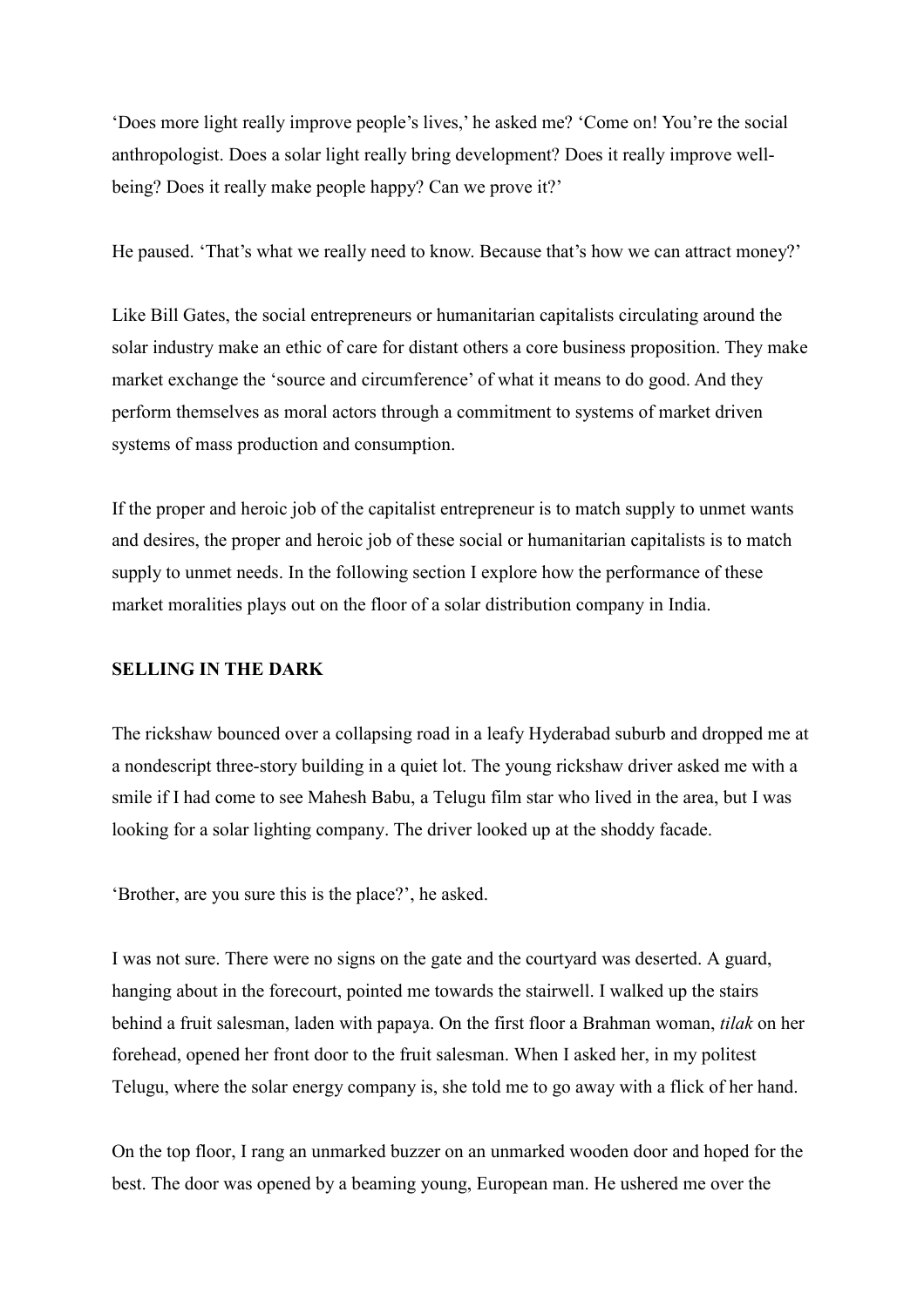threshold, bouncing across the marble floor in shorts and bare feet, his T-shirt the colour of iridescent sunlight. I had come to the right place. This was the Hyderabad office of a company I will call Radiate Energy, an international social enterprise that was making a name for itself by selling solar lanterns to India's urban poor.

In the 2010s small solar lighting devices become market leaders for a new kind of company in India; one whose core business was the sale of small, durable consumer goods and technological devices to rural and urban consumers under the rubric of development. Selling solar in India involves new kinds of practices, strategies and organizational collaborations. The sale of solar lighting systems has allowed distributors and salespeople to acquire new knowledge about the aspirations of consumers, to test new sales strategies, and to develop new market strategies. As one of the directors of Radiate Energy put it, 'We're good at solar lights. We know how to sell them.'

On the third floor of the suburban apartment an open plan living area had been converted into a makeshift distribution centre. Cardboard boxes, full of solar lanterns ordered direct from the manufacturer, were stacked against doorframes. Bright yellow motivational posters were taped onto white walls. 'Stop being afraid of what could go wrong, think of what could go right,' they read. Or, 'It always seems impossible until it's done - Nelson Mandela'. On a desk lay a stack of corporate brochures, newsletters, a calendar and a profile piece published in a regional newspaper, 'Lighting the Urban Slums'.

Radiate's operations in Hyderabad were set up by two young European men who I will call Guy and Logan. Guy and Logan share much with a generation of global, social entrepreneurs. Aged in their late twenties, with graduate degrees in business and law from internationally recognized universities, they are driven by a desire to do good in the world while navigating through a graduate labour market characterized by its precariousness and a post-neoliberal transformation in the arena of international development. 'We just hit sales of 10,000 solar lanterns in India,' Guy told me.

> We could have given away those lights. But we sold them. And if I can sell one, I can sell another. We could sell another 10k here. In the long term, selling solar lights is more sustainable than charity. And our generation are looking for ways that you can do that and make money on the side.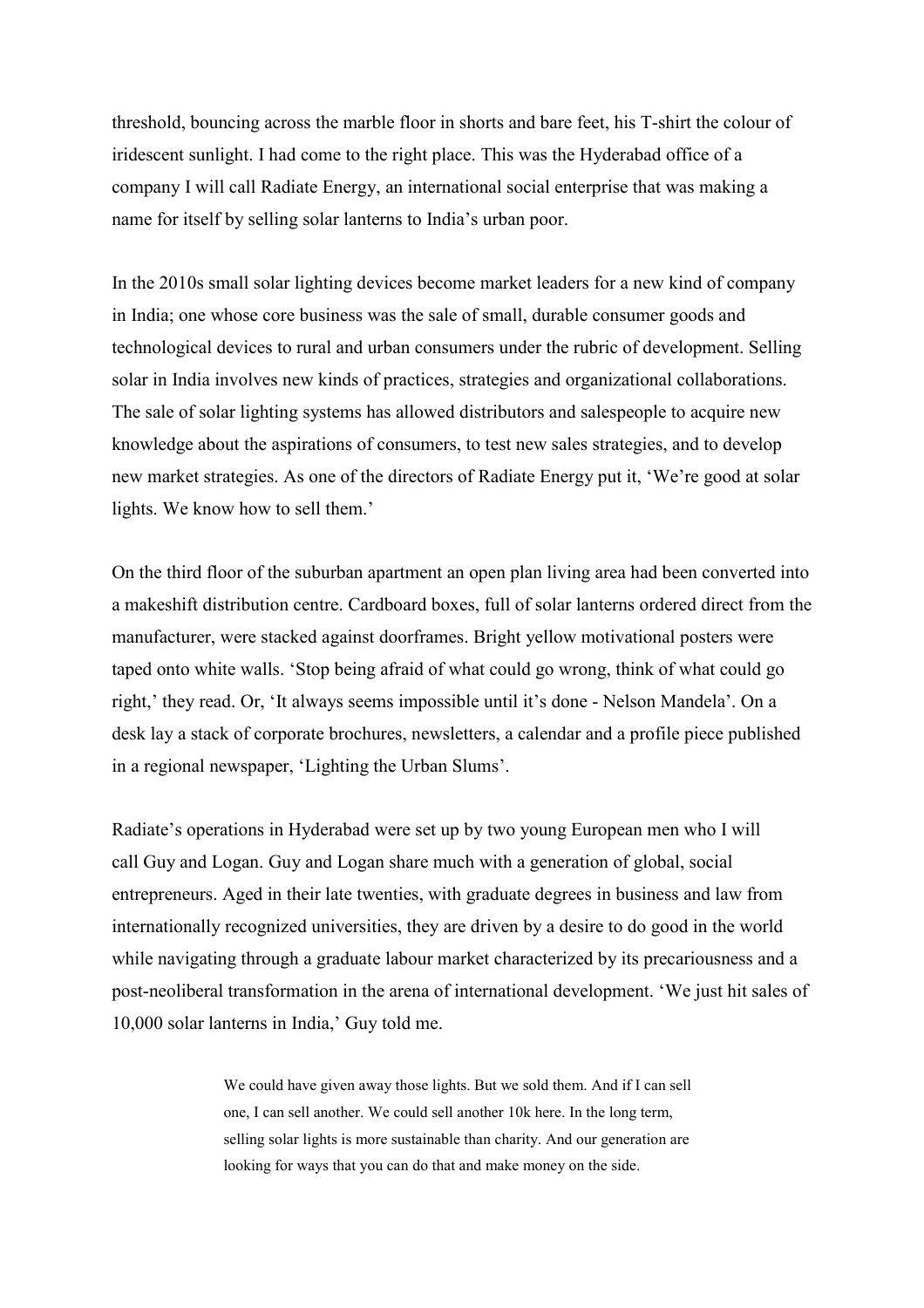Everyone is talking about social entrepreneurship. It's become sexy. It's become cool.

Radiate Energy had been operating a successful venture in another South Indian city for two years. Guy and Logan had flown into Hyderabad with the aim of opening a new office and creating a new market for solar lanterns amongst the city's urban poor. They knew that their target customers, in line with the company's remit as a social enterprise tackling energy poverty by selling solar light, were informal and irregular settlements. But they arrived with a very limited knowledge of the city's geography or demographics. Neither of them had visited Hyderabad before; neither of them spoke Telugu; and they had few if any local contacts.

The company's business model was simple: recruit a network of young, local people and train them to become sales agents, selling door-to-door in poor urban communities. The move to Hyderabad was the company's first attempt to scale up their business model in India and, when I first visited, they had been there for eight months. Logan explained how they began.

> 'From the beginning, we knew that just because our strategy had worked in one Indian city, that didn't mean it was going to work here too. We knew that we had to be flexible. We knew we had to adapt locally. We knew that every Indian city was different, that populations are different that the labour markets are different. Basically, we were creating the process from scratch.'

On the day they flew into Hyderabad for the first time they began fixing up meetings with companies, NGOs, and other social enterprises in the city; introducing themselves and the company, and mapping the institutional landscape. Within two weeks they had rented and furnished an apartment, which doubled up as their home and their office space. Over the next fortnight they turned themselves to the challenge of mapping potential markets onto the city's social and economic geography. One of their early moves was to approach Hyderabad's municipal corporation, the urban planning authorities, and ask for access to detailed maps off the city. This proved unsuccessful, an outcome that they blamed on the corruption of Indian officials. Instead, they found a novel, work around solution.

The company does not just sell solar light to the poor. It also packages and sells a social impact experience to a market of students, young professionals and budding entrepreneurs in the UK and Europe, North America and Australia as well as in India. These market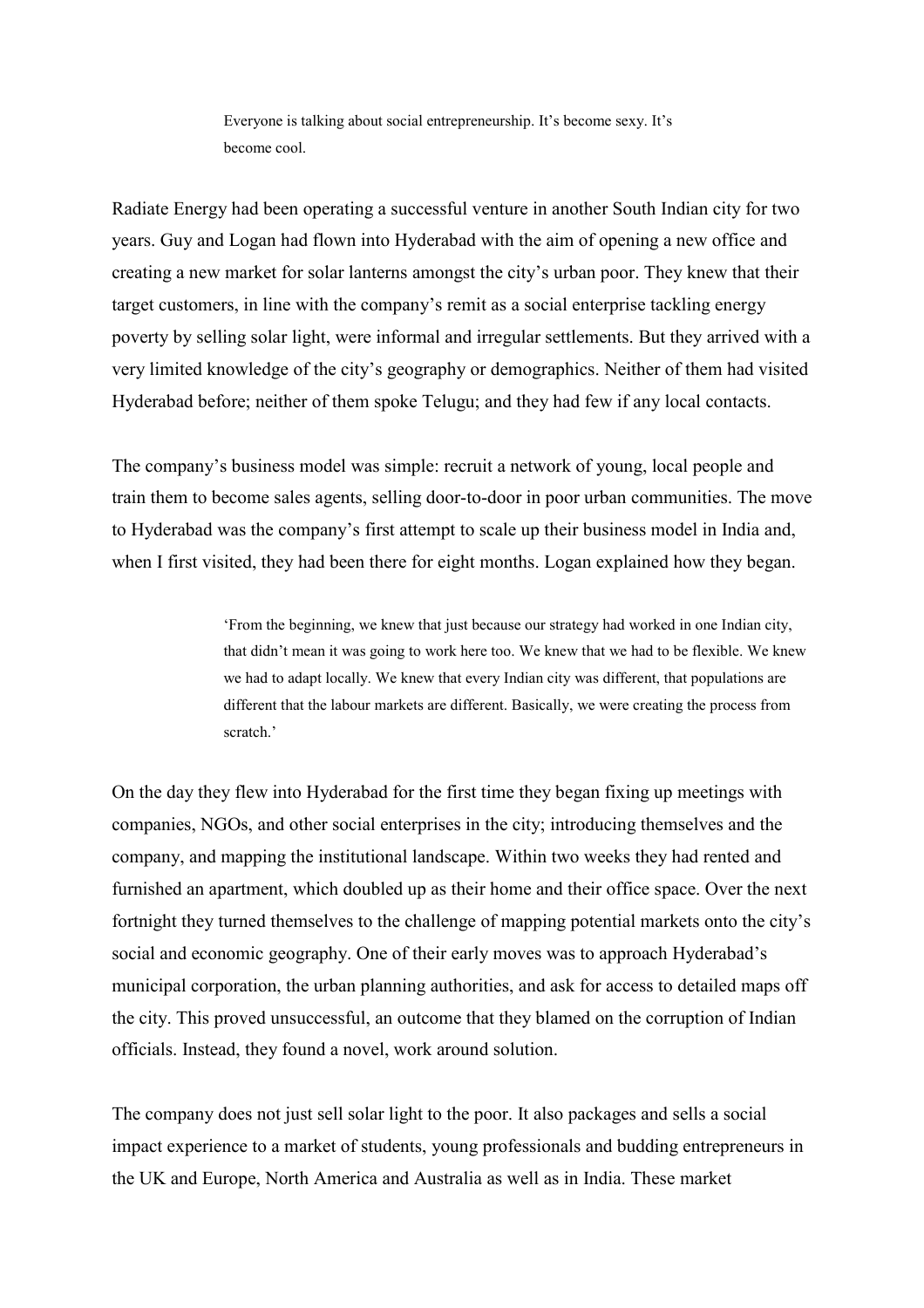internships offer a social impact experience or intensive training programme that provides a hands-on experience. Within a month of their arrival in Hyderabad, Guy and Logan hosted the first, month-long impact experience programme. Their first intake included ten people that Guy and Logan categorized simply as 'internationals' with differential fee rates depending on their country of origin, and six Indians.

This team helped to set up the office, painting walls, varnishing tables and helped establish Radiate's city strategy. Charged with mapping the city's solar markets, the first group of interns came up with an alternative strategy. Opening up laptops, they pored over Google's satellite imagery of Hyderabad, scrolling over the city, identifying potential bottom of the pyramid urban markets based on a typology of roofing material. They were looking for blue tarpaulins, which the organisation's managers associated with the presence of an unelectrified, informal settlements; what some civil planners and activists in India call 'slums' but what this organisation called 'tents'. 'Yes! Just on the basis of what a roof looks like we can identify our target bottom of the pyramid solar market', Guy explained.

Identifying the communities on the ground was, of course, a much more complicated operation. Once a location had been identified from Google's satellite imagery Radiate Energy sent a team on what they called called 'verification' trips. These teams comprised both Indian and non-Indian team members. The international composition was deemed particularly important. 'Having a white face is a simple weapon for entrepreneurs entering communities,' Logan told me. The two managers wrestled with the implications of this strategy, at one point introducing all Telugu teams, but they eventually made the mobilisation of 'internationals' into a key part of their work.

Before heading off into the city by bus or on foot, the team downloaded a set of coordinates from *Google Maps* and uploaded them onto a different smartphone mapping application that could be used offline and without mobile reception. These preliminary visits were intended as 'baseline surveys' that would give a broad-brush picture of market demographics and income. Each team had a form to complete, again using their smartphone, which would also enable them to 'name the community', give a 'number of tents' and details of community 'access to water and electricity'. As Guy and Logan acknowledged, this was an imperfect and, at times, wholly subjective method. There was a time delay between the acquisition of the satellite imagery and the field trips. Sometimes people discovered that there was no tented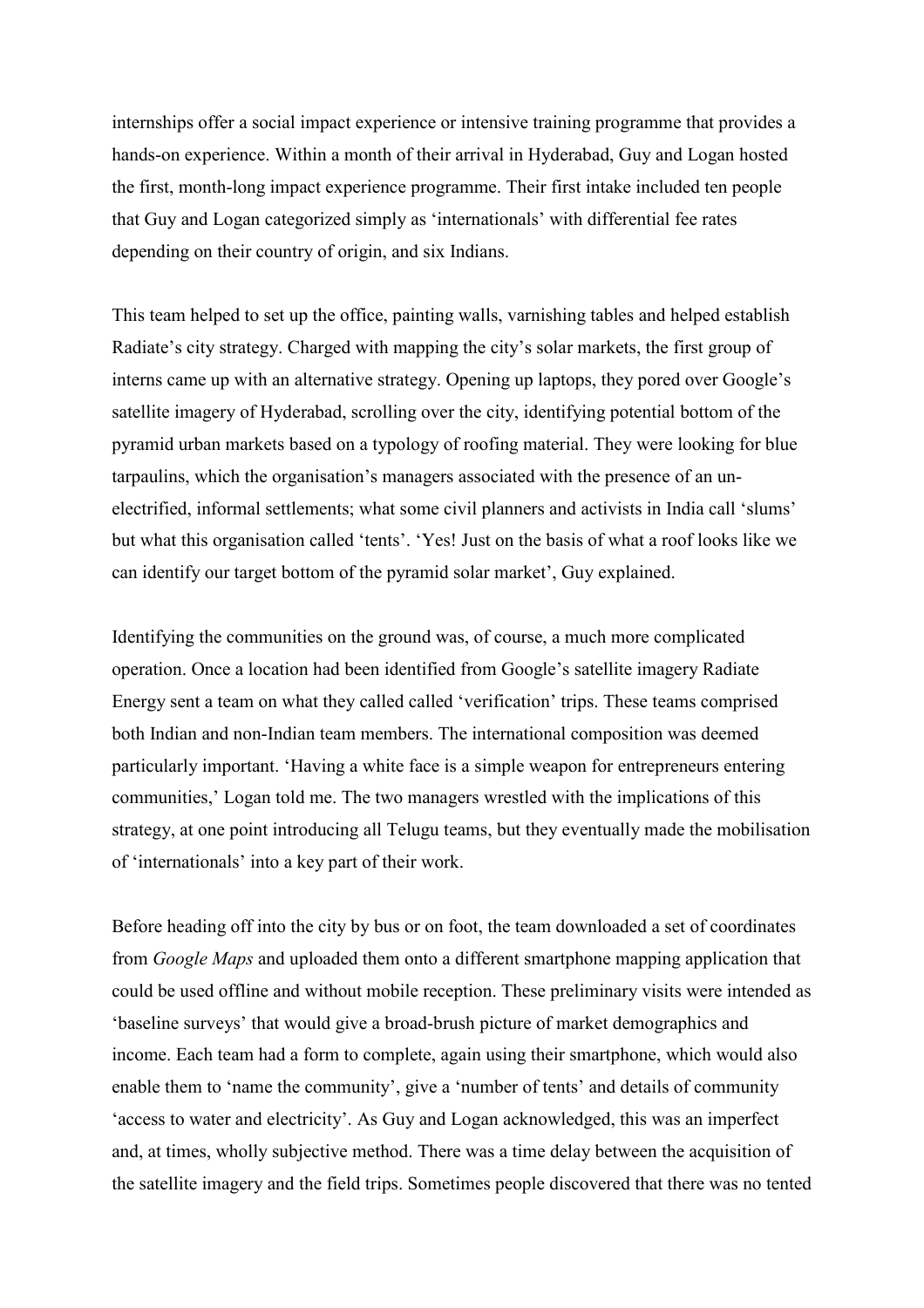community at all or that blue tarpaulins had been erected over open spaces for public functions, ceremonies or festivals rather than above informal settlements. Meanwhile, the organisation discovered the limits to their data collection capacities. 'If the community is very big, with more than 200 people, then it is very difficult and our database is not very clean. We ask our teams to keep updating the numbers. It's not a precise science.'

With little or no information about these locations from the civic authorities or from the communities themselves the teams assigned their own names. Looking over the map on a laptop in the company's office, the cartography of Hyderabad's squatter settlements they produced read more like a work of psycho-geography than an exercise in participatory mapping. I traced my finger across the new chart of the Telugu capital, tracing the experiences of the map makers: 'The Descent', 'The Valley', 'Pellets', 'Train Junction', Smelly Stream', 'Pride Rock', 'Shepard'.

By the end of February 2015, Radiate had mapped and validated 400 communities across Hyderabad. Over eight months this combination of remote mapping exercises and first person visits had allowed the company to build up their own grid of communities or markets across Hyderabad, dividing the city's temporary migrant communities and longer-term squatter settlements on the basis of whether or not they had access to mains electricity and the number of 'tents'. 'Somewhere between 600-800 tents feels like the right market to start with but we might cut the community differently,' Logan said.

When they made it into one of these communities the moment of sale involved a slow set up. In their pre-visit briefings, team members were taught not to introduce themselves as salespeople or even to mention solar lanterns on their first visit. 'A good sales person does not even show the solar light on the first visit,' people were taught. Instead the sales representatives were coached to introduc themselves as 'working for an organisation that wants to help people' and use this to initiate conversations about people's living conditions. These early visits were described as a 'way of getting a feel for the market'. As Guy and Logan put it, during training sessions for new salespeople, knowing when the moment of sale had arrived was a skill acquired through practice and patience. 'For that first sale you have to use your gut feeling. You have to think, is this person going to be a reliable customer?'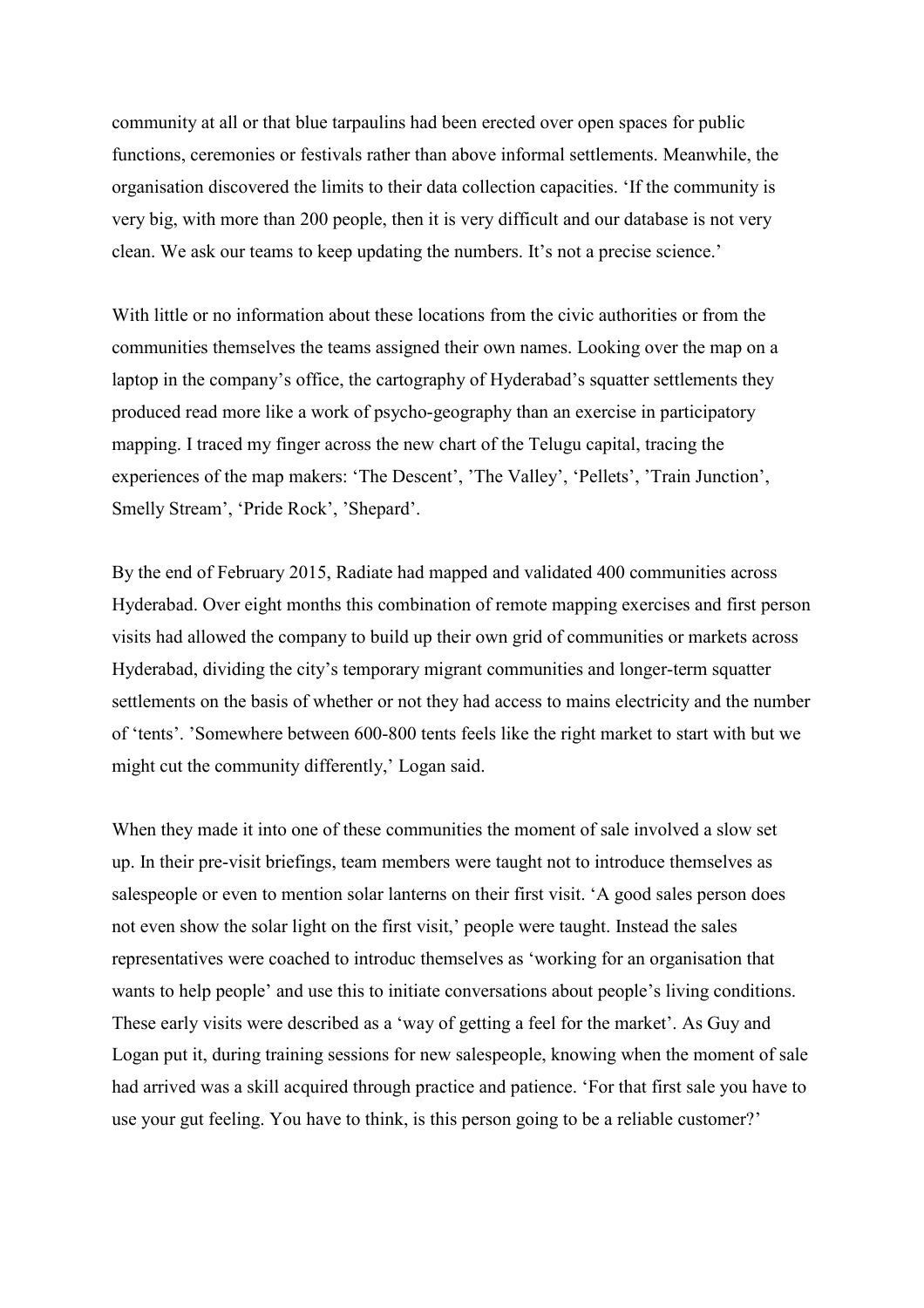On the streets of Hyderabad's squatter settlements, the unique qualities or affordances of the solar lantern allowed it to be sold in particular ways. As one of Radiate's sales team put it:

> You can sell a solar light at night, you call sell it in the darkness. At night people can actually see what it does. You can see it immediately. Kerosene lanterns are smoky and dirty. But if you come in with a solar light people can see there is something in it. People can see that solar light fixes the problem immediately. They can see the change in front of their eyes as soon as the light is turned on. You can't see that with any other products. In fact I don't know any other product where you can see the change. Try selling a water filter. You put water in the filter, four hours later it comes out and it looks more or less the same. The water might have been filtered but you can't see it!

In such everyday interactions, as solar entrepreneurs work to create markets for their goods in places of global poverty, the pursuit of 'solar goods' subtly reproduces modes of relational power and differential authority. On the ground the distribution of solar goods involves a moment of encounter between people who occupy radically different positions of wealth and poverty, caste and class. Salespeople and entrepreneurs attempt to overcome this social distance by drawing on registers of caste and class or claims to superior and expert knowledge. On the streets of Hyderabad the everyday work of increasing access to clean, solar energy also re-inscribed racial and caste hierarchies, forms of class inequality and vernacular prejudice (Cross 2018b) into the solar economy.

# **SOLAR UTOPIAS AND BEYOND**

Just as life with climate change is creating new anxieties and compulsions so too it is creating new ethical elisions, horizons and commitments. Across both the locations presented above – an investment forum for the solar industry and the offices of a solar enterprise - we can discern a kind of collective refusal of 'structural pessimism' about climate change. To listen to the chief executives, chief technical officers, sales executives and regional managers of solar companies is to hear the outlines of a politics of hope, founded in the promise of solar energy. 'The solar light is a means of communication,' the founder of one solar lantern company told me.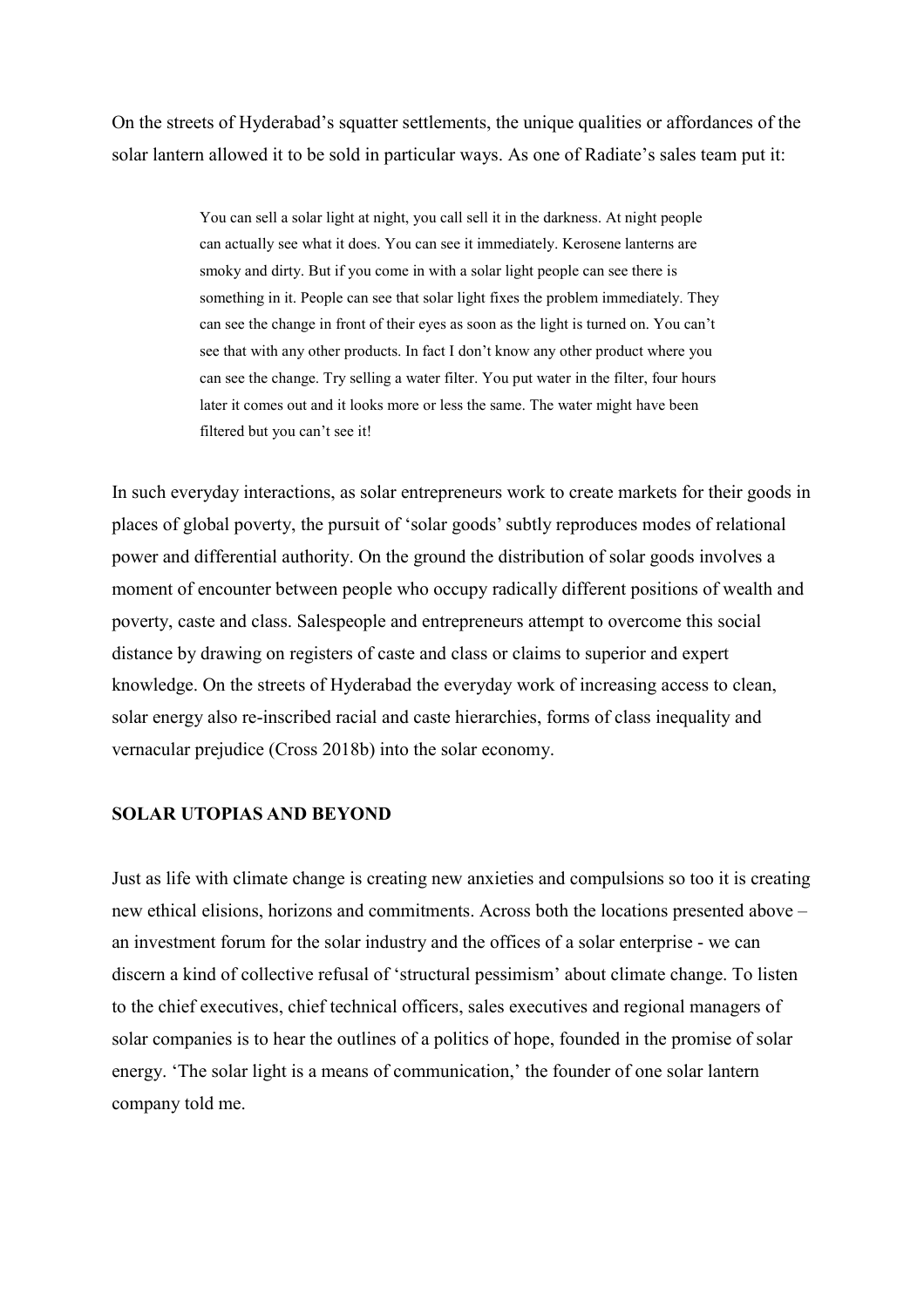It is a means of communication through something that actually contributes to the solution. It helps people to imagine that solutions are possible, because they just have it in their hands and because it is very simple...It's communicating, conveying a message, that renewable energy is available and can help right away, that by just pushing a button you can tap into the power of the sun. It makes people feel that they are, albeit on a small scale, actually and effectively cooperating to make change happen. And people really like that.

Such visions of the solar good are both pre-figurative and pastoral. They grant small scale, solar energy technologies a decisive role in materialising a low carbon future. And they suggest the possibility of a pure, unmediated relationship to sunlight. In these visions the technology that converts sunlight into electricity fades into the background, doing invisible work; and the mass production and consumption of solar power takes place without contradictions.

How are we to engage with attempts to do well by doing good at the intersection of climate change and chronic energy poverty? How do people come to see the marketing and distribution of small scale solar technology as, simultaneously, an engine of corporate value, a means of alleviating suffering, and a solution to ecological crisis? As Didier Fassin (2012) might put it, the only way to 'grasp the logics and the assumptions, the ambiguities and the contradictions, the principles of justice and the practices of judgment' that come together in the solar industry is to explore them head on: examining the pursuit of solar goods in relation to capitalist political economy. This paper has outlined the beginnings of such a task, following ethical projects, logics, assumptions, principles and practices that are articulated by entrepreneurs and executives in the off grid solar industry.

Doing so reveals how ecological-economic utopias hinge upon what Frederick Jameson (2005) has called a 'dialectic of identity and difference'. Solar entrepreneurs promise a world that is radically different from this one; but not so radically different as to be unimaginable. Utopian visions of a global solar future present a world that is liberated from  $20<sup>th</sup>$  century commitments to fossil fuels, a world without kerosene, or energy poverty. But it is a future that remains tethered to the systems of production and exchange, ownership and property, relations of power and exchange that are defining features of contemporary capitalist economy. In this sense, the utopian conditions of possibility are premised upon an identity with the present.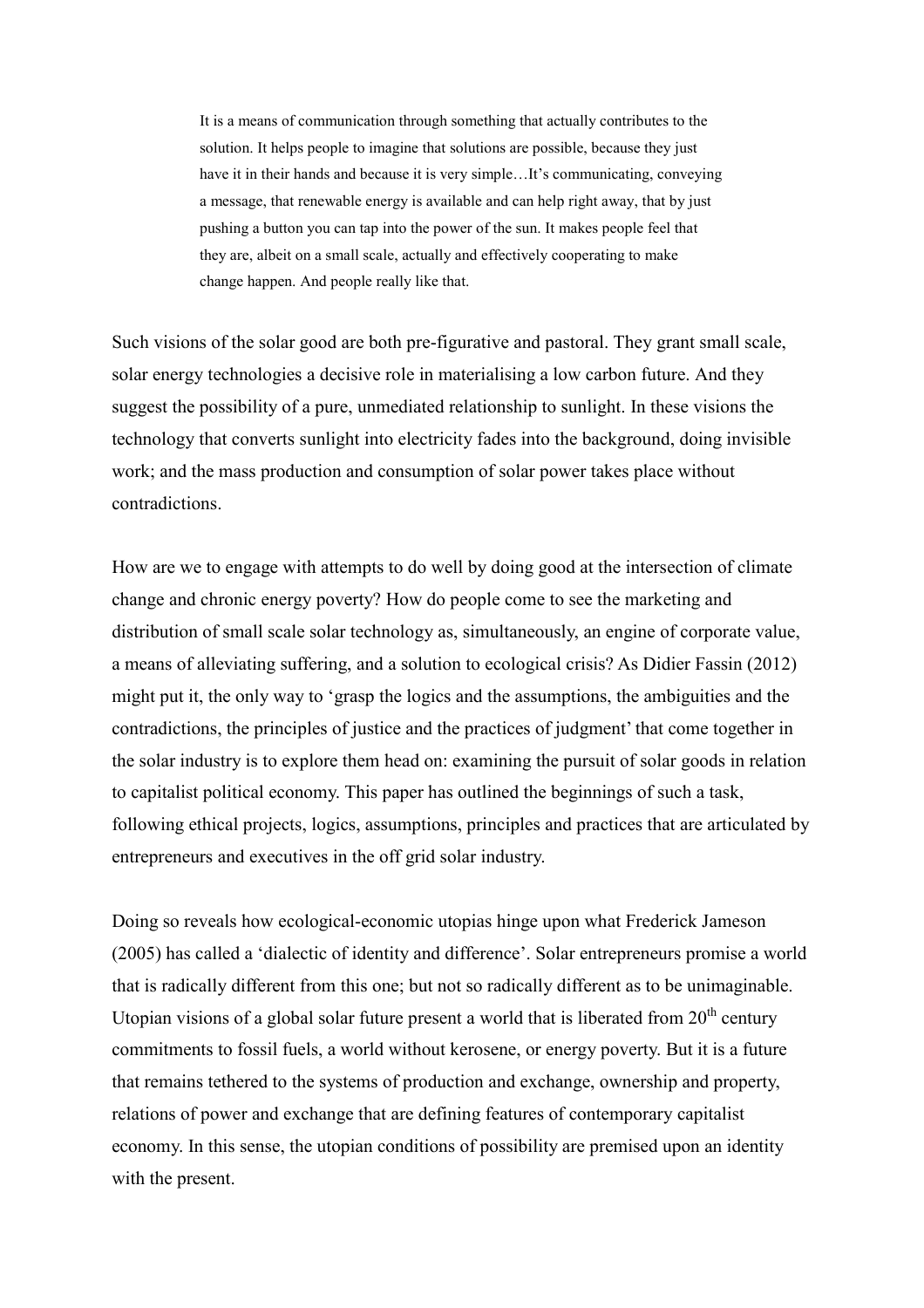Such commitments are not universally shared, even by solar advocates. Anti-capitalist social and environmental activists who promote bottom up or community based solar development projects, for example, map other pathways to environmental justice and social equity. These pathways are defined by notions of a 'solar commons' and of collectively owned and managed resources. Yet such projects are no less utopian. The contours of these alternative solar futures are also rooted in a 'dialectic of identity and difference', tethered by actually existing and idealised forms of community, non-hierarchical exchange and horizontal organisation.

As people seek to bring about rapid social and economic transitions to a low carbon or post carbon economy they make pragmatic decisions and choices, evaluating the trade-offs between outcomes. As one of the original reviewers of this article wrote, 'the need to transition to lower carbon fuels is in fact critical for many different reasons, climate change and human health among them, and being somewhat flip about market efforts doesn't change that —while it would be nice to see more non-profit effort, I think that we need as many different kinds of efforts toward energy transition as possible.'

Many readers may agree. Yet the question is not whether markets are good or bad but rather what it means for our energy ethics when it is almost impossible to imagine a future without them. For the solar industry actors who are working to provide access to sustainable energy for people who live without electricity, markets provide a total moral scaffold for action: the source and circumference of what it means to do good. Such insight offers grounds for an anthropological understanding of ethics in practice. But the production of anthropological knowledge need not be our only endpoint. Understanding the grounds upon which interlocutors in the solar industry seek to act ethically can also be the starting point for an ethnographically informed ethics of engagement with solar corporations, solar entrepreneurship, solar supply chains and solar goods that seeks to foster a more just solar economy through critical analysis, art, and activism. After all, what hope is there if - for all the stellar talk - the ethical trajectories of solar power in the 21<sup>st</sup> century fail to escape the orbit of the Capitalocene?

# **ACKNOWLEDGEMENTS**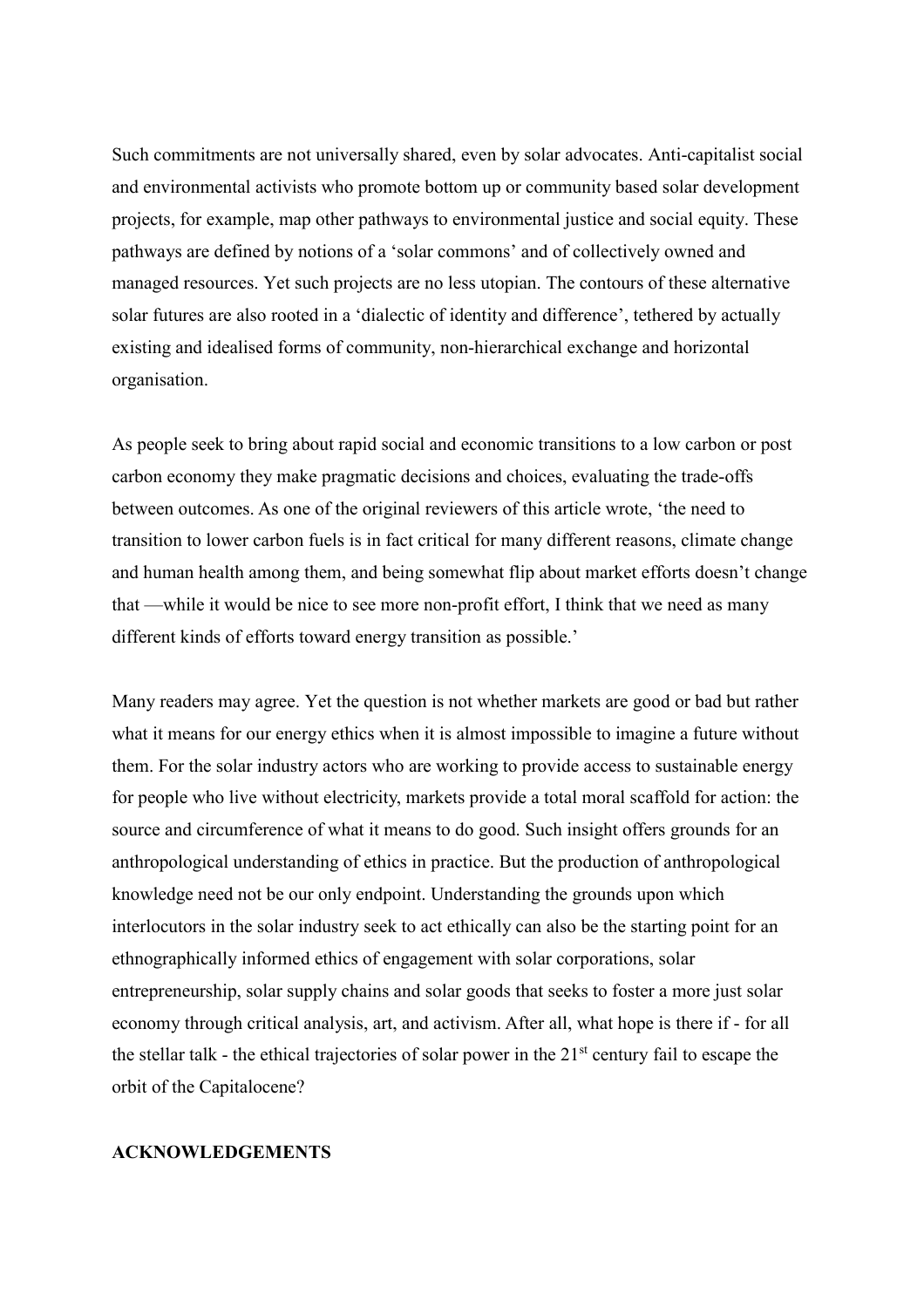Sections from this article have been variously presented at the University of Copenhagen, the University of Witwatersrand, and the University of Edinburgh. Thanks to Mette High, Jessica Smith, Alice Street, Peter Redfield, Sharad Chari, Toby Kelly and Tom Neumark and the anonymous reviewers for comments on previous versions of the text. The fieldwork on which this paper is based has been funded by the Leverhulme Trust, the UK's Economic and Social Research Council and the UK's Engineering and Physical Sciences Research Council.

### **REFERENCES**

- Adams, V., M. Murphy & A. E. Clarke 2009. Anticipation: Technoscience, life, affect, temporality. *Subjectivity* 28:246–265.
- Appel, H., Mason, A. And Watts, M. Eds., 2015. *Subterranean estates: Life worlds of oil and gas*. Cornell University Press.
- Akrich M (1994) The de-scription of technical objects. In: Bijmer WE, Law J (eds) *Shaping Technology/Building Society: Studies in Sociotechnical Change.* Cambridge, MA: MIT Press, 205–224.
- Argenti, N. And Knight, D.M., 2015. Sun, wind, and the rebirth of extractive economies: renewable energy investment and metanarratives of crisis in Greece. *Journal of the Royal Anthropological Institute*, 21(4), pp.781-802.
- Bazilian, M.D., 2018. The mineral foundation of the energy transition. *The Extractive Industries and Society,* 5(1), pp.93-97.
- Benioff, M. And K. Southwick. 2004. Compassionate capitalism: How corporations can make doing good an integral part of doing well. Franklin Lakes: The Career Press.
- Benson, P. And Kirsch, S., 2010. Corporate Oxymorons. *Dialectical Anthropology,* 34(1), pp.45-48.
- Bishop, M. And M. Green. 2008. *Philanthrocapitalism: How giving can save the world.* New York: Bloomsbury Press.
- Bornstein, E. And Redfield, P. Eds., 2011. *Forces of compassion: humanitarianism between ethics and politics*. School for Advanced Research Press.
- Boyer, D. 2011. Energopolitics and the anthropology of energy. *Anthropology News* 52(5):5- 7.
- Buck-Morss, S., 2002. *Dreamworld and catastrophe: The passing of mass utopia in East and West.* Boston: MIT press.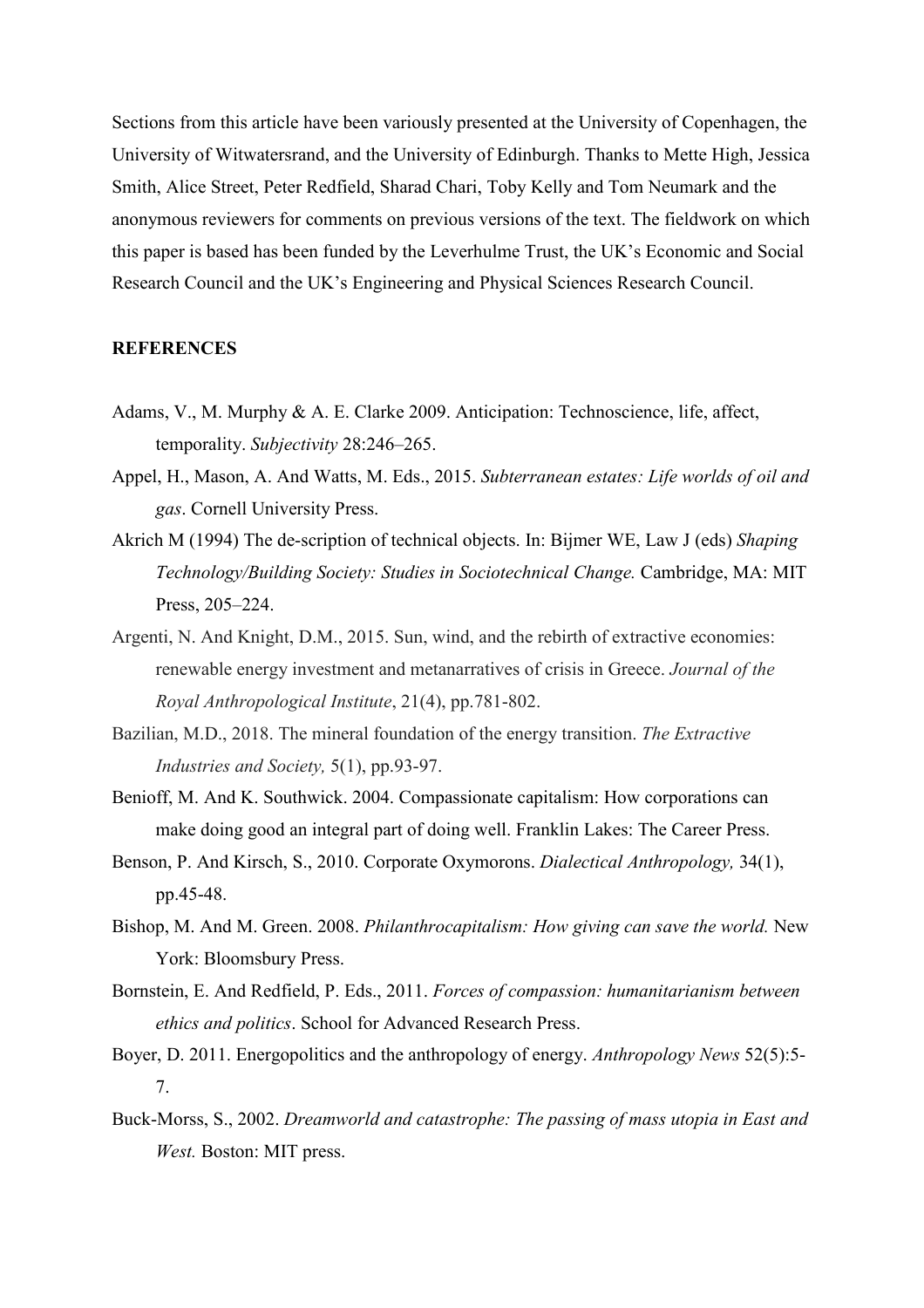- Callon, M. 2007. An essay on the growing contribution of economic markets to the proliferation of the social. *Theory, Culture & Society* 24:139-163.
- Callon, M. And K. Caliskan n.d. Economization: New directions in the social studies of the market.
- Callon, M., C. Meadel and V. Rabeharisoa 2002. The economy of qualities. *Economy and Society* 31:194-217.
- Callon, M., Y. Millo and F. Muniesa 2007. An introduction to market devices. *The Sociological Review* 55:1-12.
- Coleman, L., 2017. *A Moral Technology: Electrification as Political Ritual in New Delhi*. Cornell University Press.
- Collier, S., Cross, J., Redfield, P. And Street, A. 2018 Little Development Devices/Humanitarian Goods. *Limn #9*
- Cross, J. And A. Street 2009. Anthropology at the bottom of the pyramid. *Anthropology Today* 25:4-9.
- Cross, J. 2013. The 100th object: Solar lighting technology and humanitarian goods. *Journal of Material Culture* 18:367–387.
- Cross, J. 2014. *Dream Zones: Anticipating Capitalism and Development in India.* London: Pluto Press.
- Cross, J. 2016a. Current. *South Asia: Journal of South Asian Studies,* 40:2, 291-293,
- Cross, J., 2016b. Off the grid: Infrastructure and energy beyond the mains. *Infrastructures and Social Complexity: A Companion*, pp.186-196. London: Routledge
- Cross, J. 2018. Solar Basics. In Collier, S., Cross, J., Redfield., And Street, A. 2018 Little Development Devices/Humanitarian Goods. *Limn #9*
- Cross, J. 2018b. Selling with Prejudice: Youth, Caste and Social Entrepreneurship at the Bottom of the Pyramid in India. *Ethnos.*
- Cross, J., Douglas, M., Martin, C., Ray., Verhoeven, A. 2018. *Energy and Forced Displacement in Eight Objects: Stories from Sub Saharan Africa.* London: Chatham House
- Delbourgo, J., 2006. *A most amazing scene of wonders: Electricity and enlightenment in early America.* Harvard University Press.
- Dolan, C. And Rajak, D., 2011. Introduction: Ethnographies of corporate ethicizing. *Focaal*, *2011*(60), p.3.
- Donovan, K.P., 2015. Infrastructuring Aid: Materializing humanitarianism in northern Kenya. *Environment and Planning D: Society and Space*, 33(4):732-748.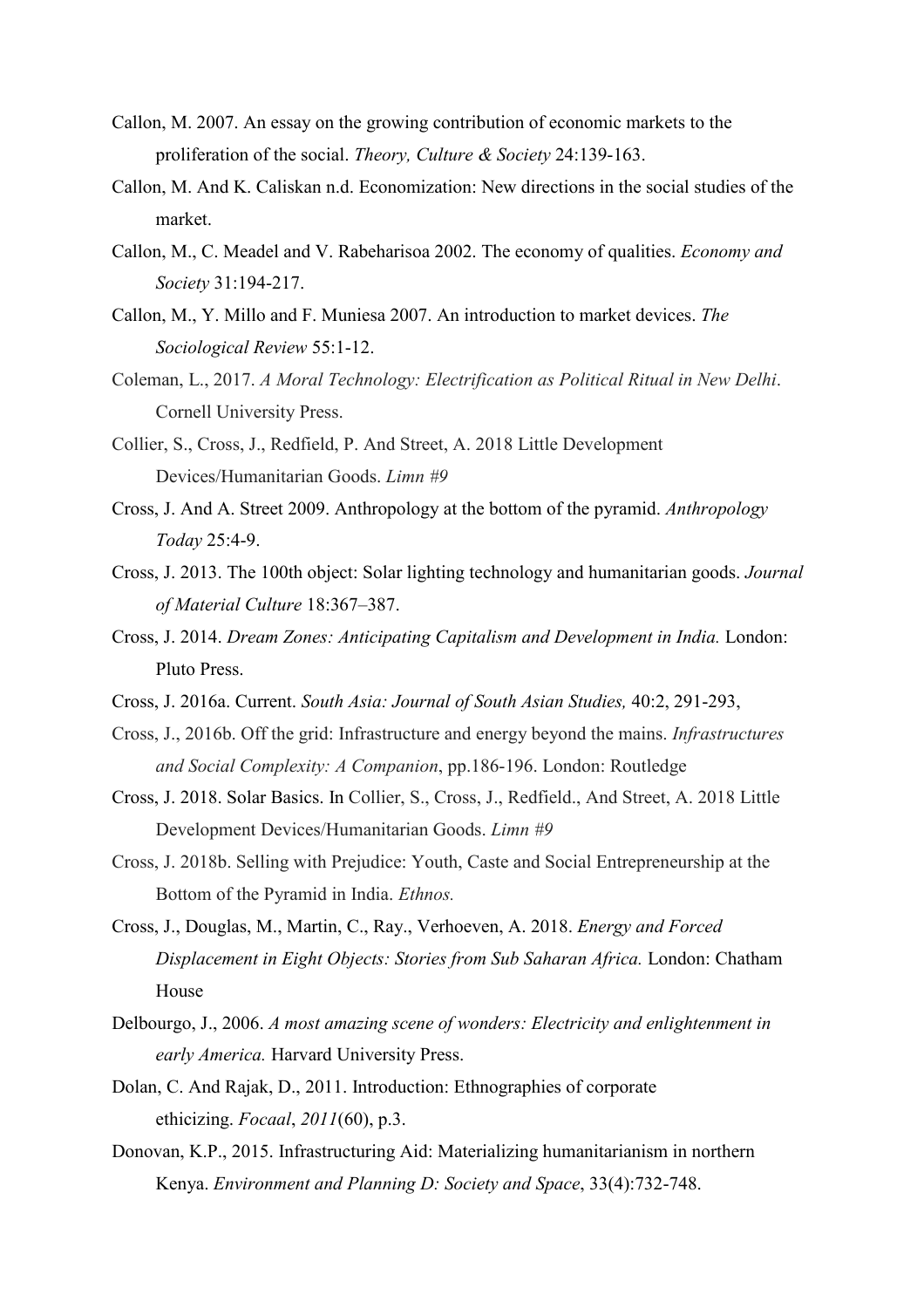- Escobar, A., 2011. *Encountering development: The making and unmaking of the Third World*. Princeton University Press.
- Elyachar, J. 2012. Next practices: Knowledge, infrastructure, and public goods at the bottom of the pyramid. *Public Culture* 24:109–130.
- Fassin, D. 2009. Another politics of life is possible. *Theory, Culture & Society* 26:44–60.
- Fassin, D. 2011. *Humanitarian reason: A moral history of the present.* Berkeley: University of California Press.
- Ferguson, J., 1990. *The anti-politics machine:'development', depoliticization and bureaucratic power in Lesotho*. CUP Archive.
- Foster, R.J., 2007. The work of the new economy: Consumers, brands, and value creation. *Cultural Anthropology*, *22*(4), pp.707-731.
- Gates, B 2008, "How to fix capitalism", *Time*, August 11, pp.26-31.
- Graeber, D., 2013. The democracy project: A history. *A crisis, A movement*.
- Gupta, A. 2015. An anthropology of electricity from the global South. *Cultural Anthropology* 30:555–568.
- Haraway, D., 2015. Anthropocene, capitalocene, plantationocene, chthulucene: Making kin. *Environmental Humanities*, *6*(1), pp.159-165.
- High, M. And J. Smith. 2018. Energy and Ethics? The Ethical Constitution of Energy Dilemmas. *Journal of the Royal Anthropological Institute* [XX:XX, this volume]
- High, M. 2018. Projects of devotion: Energy exploration and moral ambition in the cosmoeconomy of oil in the Western United States. *Journal of the Royal Anthropological Institute* [XX:XX, this volume]
- Howe, C., 2014. Anthropocenic ecoauthority: the winds of Oaxaca. *Anthropological Quarterly*, *87*(2), pp.381-404.
- Howe, C. And Boyer, D., 2016. Aeolian extractivism and community wind in southern Mexico. *Public Culture*, *28*(2 (79)), pp.215-235.
- Howe, C. 2018. Greater Goods: ethics, energy, and other-than-human speech. *Journal of the Royal Anthropological Institute* [XX:XX, this volume]
- Jacobson, A., 2007. Connective power: solar electrification and social change in Kenya. *World Development*, 35(1), pp.144-162.
- Jameson, F. 2005. *Archaelogies of the future: The desire called utopia and other science fictions.* London: Verso.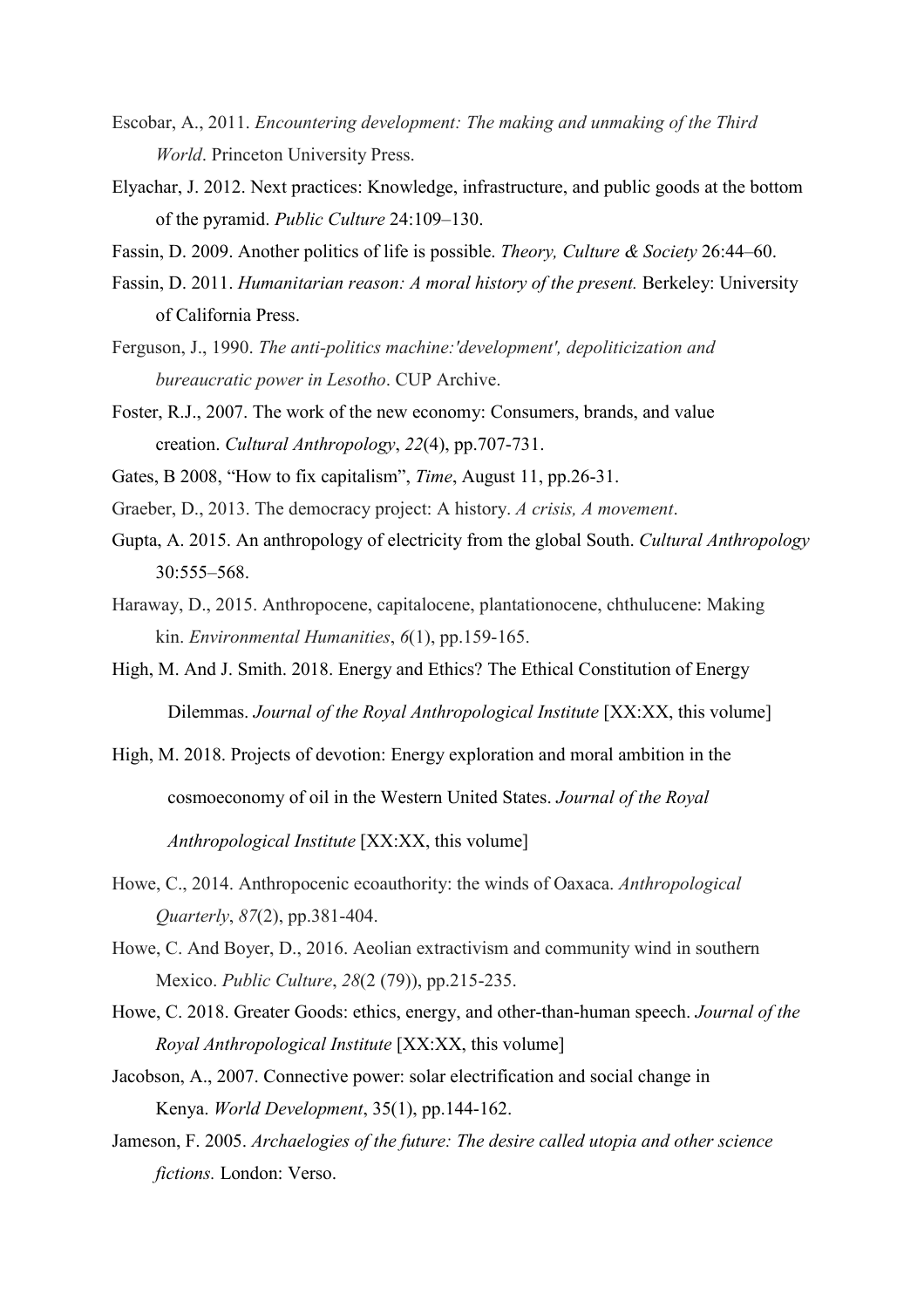Kirsch, S., 2018. *Engaged Anthropology: Politics Beyond the Text*. Univ of California Press.

- Laidlaw, J., 2002. For an anthropology of ethics and freedom. *Journal of the Royal Anthropological Institute,* 8(2), pp.311-332.
- Laidlaw, J., 2013. *The subject of virtue: An anthropology of ethics and freedom.* Cambridge University Press.
- Latour, B. 2005. *Reassembling the Social: An Introduction to Actor-Network-Theory*. Oxford: Oxford University Press.
- Lepawsky, J., 2018. *Reassembling Rubbish: Worlding Electronic Waste.* MIT Press.
- Li, T.M., 2007. *The will to improve: Governmentality, development, and the practice of politics*. Duke University Press.
- Mackenzie, D. A. 2007. An engine, not a camera: How financial models shape markets. 112:1555–1557. Boston: MIT Press
- Miyazaki, H., 2006. Economy of dreams: Hope in global capitalism and its critiques. *Cultural Anthropology*, *21*(2), pp.147-172.
- Moore, J.W., 2015. *Capitalism in the Web of Life: Ecology and the Accumulation of Capital*. Verso Books.
- Morton, T., 2018. *Being Ecological*. Penguin UK.
- Newell, P. And Mulvaney, D., 2013. The political economy of the 'just transition'. *The Geographical Journal*, *179*(2), pp.132-140.
- Ngai, P., 2005. *Made in China: Women factory workers in a global workplace*. Duke University Press.
- Nye, D.E., 1990. *Electrifying America: Social meanings of a new technology,* 1880-1940 (p. 185). Cambridge, MA: Mit Press.
- Perlin, J., 1999. *From space to earth: the story of solar electricity.* London: Earthscan.
- Redfield, P. 2012. Bioexpectations : Life technologies as humanitarian goods. *Public Culture* 24:157–184.
- Revette, A.C., 2017. This time it's different: lithium extraction, cultural politics and development in Bolivia. *Third World Quarterly*, *38*(1), pp.149-168.
- Robbins, J., 2012. On becoming ethical subjects: freedom, constraint, and the anthropology of morality. *Anthropology of this Century*, 5.
- Robbins, J., 2013. Beyond the suffering subject: toward an anthropology of the good. *Journal of the Royal Anthropological Institute*, 19(3), pp.447-462.
- Schwittay, A. 2011. The marketization of poverty. Current Anthropology 52:S71–S82.